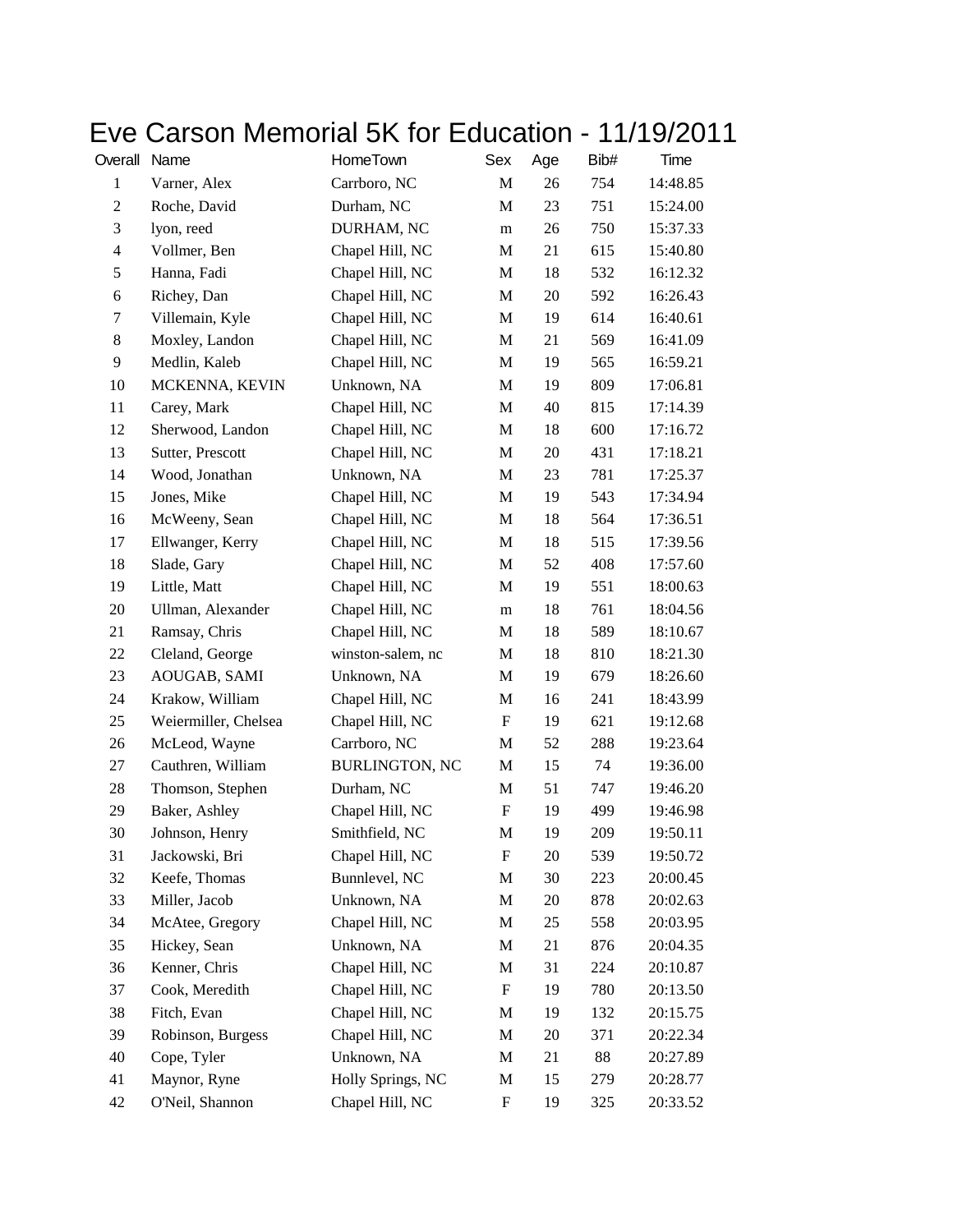| 43 | Myers, Joseph          | Chapel Hill, NC     | M                         | 37     | 311 | 20:38.72 |
|----|------------------------|---------------------|---------------------------|--------|-----|----------|
| 44 | Chang, May             | Chapel Hill, NC     | $\mathbf F$               | 18     | 511 | 20:42.20 |
| 45 | Tarront, Mike          | Unknown, NA         | $\mathbf M$               | 26     | 794 | 20:43.72 |
| 46 | McBride, Frank         | Chapel Hill, NC     | M                         | 49     | 559 | 20:45.20 |
| 47 | Feingold, Steven       | Raleigh, NC         | $\mathbf M$               | 24     | 127 | 20:46.63 |
| 48 | Wodarski, Miranda      | Raleigh, NC         | ${\bf F}$                 | 19     | 892 | 20:47.69 |
| 49 | Hardy, David           | Carrboro, NC        | M                         | 51     | 745 | 21:09.84 |
| 50 | Hodgin, Wes            | Chapel Hill, NC     | $\mathbf M$               | 19     | 184 | 21:12.08 |
| 51 | Wodarski, Miranda      | Chapel Hill, NC     | $\boldsymbol{\mathrm{F}}$ | 19     | 623 | 21:13.81 |
| 52 | <b>BREWER, MOLLIE</b>  | Unknown, NA         | $\boldsymbol{\mathrm{F}}$ | 20     | 822 | 21:19.25 |
| 53 | King, Kevin            | Raleigh, NC         | M                         | 33     | 228 | 21:22.82 |
| 54 | Brewer, Abigail        | Chapel Hill, NC     | $\boldsymbol{\mathrm{F}}$ | 18     | 505 | 21:23.73 |
| 55 | Raven, Ryan            | Chapel Hill, NC     | $\mathbf M$               | 21     | 366 | 21:25.33 |
| 56 | Bryant, Herbie         | Southport, NC       | M                         | 42     | 61  | 21:26.04 |
| 57 | Jaspers, Ilona         | Carrboro, NC        | $\boldsymbol{\mathrm{F}}$ | 42     | 641 | 21:26.41 |
| 58 | Kolb, Aaron            | Durham, NC          | M                         | 26     | 237 | 21:33.91 |
| 59 | Kolb, Jennifer         | Durham, NC          | $\boldsymbol{\mathrm{F}}$ | 27     | 238 | 21:34.05 |
| 60 | maloney, thomas        | Chapel Hill, NC     | m                         | 21     | 655 | 21:36.13 |
| 61 | Watters, Clayton       | Chapel Hill, NC     | M                         | 14     | 617 | 21:38.46 |
| 62 | Sherwood, Evan         | West End, NC        | M                         | 18     | 403 | 21:40.10 |
| 63 | Burton, Corey          | Carthage, NC        | M                         | 22     | 777 | 21:42.98 |
| 64 | Davidson, Jean         | Carrboro, NC        | $\boldsymbol{\mathrm{F}}$ | $28\,$ | 99  | 21:45.81 |
| 65 | Custer, Dana           | Winston-Salem, NC   | $\boldsymbol{\mathrm{F}}$ | 27     | 93  | 21:46.43 |
| 66 | Nieman, Jeff           | Hillsborough, NC    | M                         | 34     | 317 | 21:50.72 |
| 67 | Lonergan, Katie        | Chapel Hill, NC     | $\boldsymbol{\mathrm{F}}$ | 19     | 552 | 21:52.79 |
| 68 | Hussey, Jon            | Chapel Hill, NC     | M                         | 49     | 198 | 21:53.22 |
| 69 | Thompson, Steve        | Chapel Hill, NC     | M                         | 56     | 442 | 21:53.40 |
| 70 | Roszell, Christopher   | Chapel Hill, NC     | $\mathbf M$               | $25\,$ | 375 | 21:54.69 |
| 71 | Holder, Kayla          | Stem, NC            | F                         | 13     | 186 | 21:55.58 |
| 72 | Perkins, DJ            | Chapel Hill, NC     | M                         | 26     | 670 | 21:56.94 |
| 73 | Malinowski, Justin     | Durham, NC          | M                         | 26     | 264 | 22:00.67 |
| 74 | LAZINSKI, CHRIS        | Carrboro, NC        | M                         | 23     | 823 | 22:05.82 |
| 75 | Dargan, Paul           | Durham, NC          | M                         | 21     | 97  | 22:07.10 |
| 76 | Timmons, Cullen        | Charlottesville, VA | M                         | 23     | 610 | 22:07.35 |
| 77 | Bulk-Sullivan, Natalie | Chapel Hill, NC     | F                         | 15     | 832 | 22:07.50 |
| 78 | lang, michael          | Chapel Hill, NC     | M                         | 23     | 249 | 22:07.72 |
| 79 | Morris, Joseph         | Chapel Hill, NC     | M                         | 18     | 831 | 22:10.04 |
| 80 | Rawlings, William      | Unknown, NA         | m                         | 19     | 882 | 22:12.62 |
| 81 | Davis, Kelsey          | Hampstead, NC       | F                         | 19     | 653 | 22:14.98 |
| 82 | GORAY, Cami            | Raleigh, NC         | ${\rm F}$                 | 15     | 151 | 22:15.90 |
| 83 | Wooten, Lauren         | Chapel Hill, NC     | $\boldsymbol{\mathrm{F}}$ | 20     | 625 | 22:16.58 |
| 84 | Luck, Mitchell         | Chapel Hill, NC     | M                         | 38     | 556 | 22:18.26 |
| 85 | Reebye, Uday           | Chapel Hill, NC     | M                         | 37     | 591 | 22:18.30 |
| 86 | Shillett, John         | Chapel Hill, NC     | M                         | 21     | 778 | 22:22.95 |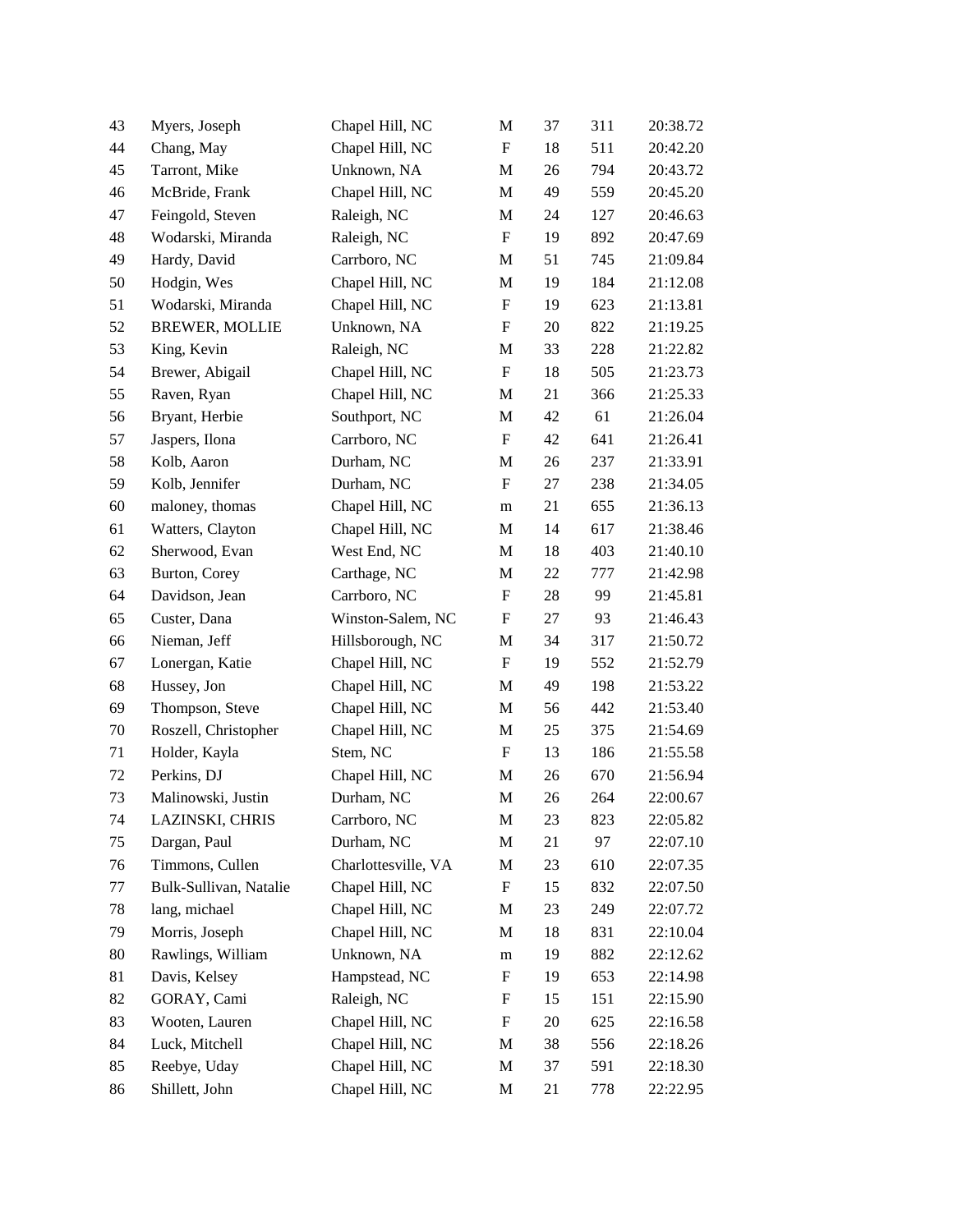| 87  | Barber, Drew       | Raleigh, NC       | M                         | 24               | 31  | 22:23.55 |
|-----|--------------------|-------------------|---------------------------|------------------|-----|----------|
| 88  | Barbato, Gina      | Tampa, FL         | $\boldsymbol{\mathrm{F}}$ | 19               | 773 | 22:30.91 |
| 89  | Sellers, Amanda    | Chapel Hill, NC   | $\boldsymbol{\mathrm{F}}$ | 25               | 397 | 22:34.49 |
| 90  | Thomas, LeVelton   | Chapel Hill, NC   | M                         | 25               | 806 | 22:35.19 |
| 91  | Hoover, Jorian     | Chapel Hill, NC   | $\mathbf M$               | 18               | 536 | 22:37.46 |
| 92  | Johnson, Chad      | Fayetteville, NC  | M                         | 23               | 541 | 22:44.76 |
| 93  | nguyen, richard    | Chapel Hill, NC   | m                         | 25               | 630 | 22:45.23 |
| 94  | Bader, Matt        | Durham, NC        | $\mathbf M$               | 28               | 26  | 22:46.02 |
| 95  | Mineer, Mike       | Bear Creek, NC    | M                         | 43               | 299 | 22:47.06 |
| 96  | Unknown, 17        | Unknown, NA       | $\mathbf U$               | $\boldsymbol{0}$ | 654 | 22:48.35 |
| 97  | RAINSFORD, JAMES   | Unknown, NA       | M                         | 32               | 802 | 22:49.54 |
| 98  | Ott, Ella          | Unknown, NA       | $\mathbf f$               | 19               | 759 | 22:57.99 |
| 99  | McCaul, Evans      | Chapel Hill, NC   | M                         | 20               | 560 | 22:58.50 |
| 100 | Laichena, Mark     | Chapel Hill, NC   | M                         | 22               | 771 | 22:59.29 |
| 101 | Hornbeck, Melissa  | Chapel Hill, NC   | $\boldsymbol{\mathrm{F}}$ | 19               | 537 | 23:00.26 |
| 102 | Sullivan, Kevin    | Raleigh, NC       | M                         | 47               | 427 | 23:00.54 |
| 103 | Beal, Robert       | Chapel Hill, NC   | M                         | 21               | 38  | 23:02.34 |
| 104 | Moxley, Lucy       | Chapel Hill, NC   | $\boldsymbol{\mathrm{F}}$ | 18               | 570 | 23:03.28 |
| 105 | Jordan, Jimmy      | Carthage, NC      | m                         | 23               | 779 | 23:05.76 |
| 106 | Shepard, Thomas    | DURHAM, NC        | M                         | 24               | 401 | 23:06.55 |
| 107 | Haddon, Tyler      | Cary, NC          | M                         | 13               | 164 | 23:07.02 |
| 108 | Desmarais, Raymond | RALEIGH, NC       | M                         | 39               | 106 | 23:07.80 |
| 109 | Floyd, Taylor      | Unknown, NA       | M                         | 27               | 752 | 23:12.75 |
| 110 | Wipper, Landis     | Chapel Hill, NC   | $\boldsymbol{\mathrm{F}}$ | 14               | 482 | 23:14.39 |
| 111 | Titcomb, Georgia   | Hickory, NC       | F                         | 20               | 446 | 23:15.07 |
| 112 | Marshall, David    | Chapel Hill, NC   | M                         | 21               | 272 | 23:15.80 |
| 113 | Gallagher, Brendon | Chapel Hill, NC   | m                         | 18               | 821 | 23:16.57 |
| 114 | harman, kristin    | RALEIGH, NC       | $\mathbf f$               | 31               | 758 | 23:17.18 |
| 115 | Possiel, Scott     | Carrboro, NC      | M                         | 21               | 581 | 23:18.57 |
| 116 | carlstein, joey    | Chapel Hill, NC   | m                         | 16               | 743 | 23:18.91 |
| 117 | Branson, Sheri     | Chapel Hill, NC   | F                         | 53               | 55  | 23:19.31 |
| 118 | wang, max          | Chapel Hill, NC   | m                         | 19               | 656 | 23:19.42 |
| 119 | Shah, Kishan       | Carmel, IN        | M                         | 19               | 398 | 23:19.98 |
| 120 | Foulser, Alban     | Chapel Hill, NC   | $\boldsymbol{\mathrm{F}}$ | 17               | 522 | 23:20.80 |
| 121 | Gutekunst, Heather | Raleigh, NC       | F                         | 33               | 161 | 23:25.13 |
| 122 | williams, david    | Unknown, NA       | m                         | 31               | 804 | 23:26.06 |
| 123 | Smith, Catherine   | Atlanta, GA       | ${\bf F}$                 | 19               | 410 | 23:26.35 |
| 124 | Kerr, Kristina     | Chapel Hill, NC   | ${\rm F}$                 | 18               | 225 | 23:27.70 |
| 125 | Borden, Melissa    | Chapel Hill, NC   | $\boldsymbol{\mathrm{F}}$ | 19               | 503 | 23:29.16 |
| 126 | Walters, Alex      | Unknown, NA       | M                         | 21               | 782 | 23:29.36 |
| 127 | Stephens, Shelly   | Fuquay-Varina, NC | $\boldsymbol{\mathrm{F}}$ | 43               | 421 | 23:29.85 |
| 128 | Turner, Eli        | Carrboro, NC      | M                         | 11               | 448 | 23:30.91 |
| 129 | holton, john       | Chapel Hill, NC   | ${\rm m}$                 | 26               | 834 | 23:31.35 |
| 130 | Newsome, Stanley   | Mebane, NC        | M                         | 36               | 315 | 23:32.88 |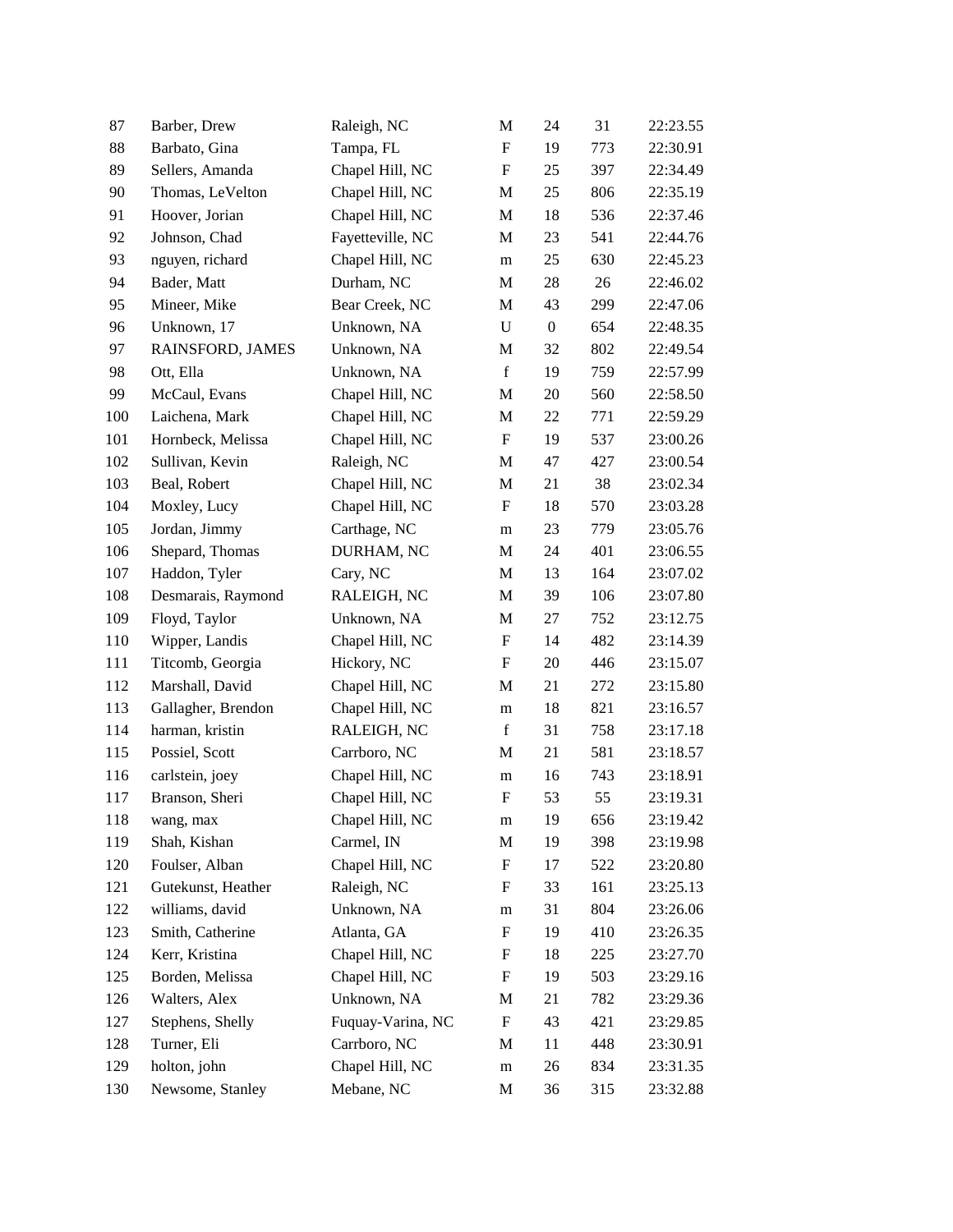| 131 | Wood, Wendy                         | Chapel Hill, NC       | $\mathbf f$               | 40 | 800 | 23:33.29 |
|-----|-------------------------------------|-----------------------|---------------------------|----|-----|----------|
| 132 | Robinson, Nick                      | Chapel Hill, NC       | M                         | 47 | 372 | 23:34.01 |
| 133 | Carter, George                      | Chapel Hill, NC       | M                         | 26 | 70  | 23:35.64 |
| 134 | Barber, Maggie                      | Chapel Hill, NC       | $\boldsymbol{\mathrm{F}}$ | 19 | 32  | 23:37.97 |
| 135 | Bauer, Eric                         | Durham, NC            | M                         | 38 | 35  | 23:38.87 |
| 136 | djaimessi, maeva                    | Chapel Hill, NC       | $\mathbf f$               | 18 | 657 | 23:40.53 |
| 137 | Carson, Andrew                      | athens, GA            | M                         | 24 | 67  | 23:43.02 |
| 138 | Phillips, Tripp                     | Chapel Hill, NC       | m                         | 34 | 828 | 23:44.91 |
| 139 | Mosteller, Katelyn                  | Chapel Hill, NC       | $\boldsymbol{\mathrm{F}}$ | 19 | 568 | 23:45.82 |
| 140 | Kayye, Gary                         | Chapel Hill, NC       | M                         | 46 | 801 | 23:46.31 |
| 141 | Molnar, Jessica                     | Durham, NC            | $\boldsymbol{\mathrm{F}}$ | 30 | 301 | 23:50.53 |
| 142 | Touloupas, Michael                  | <b>BURLINGTON, NC</b> | M                         | 18 | 612 | 23:50.83 |
| 143 | Bakke, Megan                        | Chapel Hill, NC       | $\boldsymbol{\mathrm{F}}$ | 22 | 27  | 23:50.84 |
| 144 | Wintringham, David                  | <b>BURLINGTON, NC</b> | M                         | 48 | 478 | 23:54.83 |
| 145 | kwon, jin yi                        | Chapel Hill, NC       | $\boldsymbol{\mathrm{F}}$ | 39 | 545 | 23:56.69 |
| 146 | Cooke, Sandra                       | Durham, NC            | $\boldsymbol{\mathrm{F}}$ | 32 | 818 | 23:56.97 |
| 147 | Griffin, Hope                       | Chapel Hill, NC       | F                         | 21 | 528 | 23:57.12 |
| 148 | Pence, Leslie                       | Chapel Hill, NC       | $\boldsymbol{\mathrm{F}}$ | 20 | 575 | 23:57.79 |
| 149 | Leland, Carolina                    | Chapel Hill, NC       | F                         | 18 | 252 | 23:59.21 |
| 150 | stockton, katie                     | Winston-Salem, NC     | $\mathbf f$               | 20 | 606 | 23:59.25 |
| 151 | Signor, Andrew                      | Urbana, IL            | m                         | 32 | 820 | 24:01.19 |
| 152 | WELSH-LOVEMAN, KRIS Chapel Hill, NC |                       | M                         | 20 | 897 | 24:02.19 |
| 153 | Morrisfield, Ted                    | Unknown, NA           | $\mathbf M$               | 25 | 680 | 24:02.49 |
| 154 | Andrews, Peter                      | Durham, NC            | M                         | 50 | 20  | 24:06.22 |
| 155 | lang, Elizabeth                     | winston-salem, nc     | F                         | 18 | 248 | 24:08.19 |
| 156 | Morgan, Will                        | Chapel Hill, NC       | m                         | 27 | 762 | 24:08.94 |
| 157 | Campbell, Georgia                   | Westminster, SC       | F                         | 52 | 508 | 24:10.14 |
| 158 | Floyd, Mary Catherine               | Unknown, NA           | $\mathbf f$               | 29 | 753 | 24:10.61 |
| 159 | davidian, edward                    | Chapel Hill, NC       | m                         | 40 | 645 | 24:11.23 |
| 160 | terry, samantha                     | Carrboro, NC          | $\mathbf f$               | 22 | 629 | 24:13.62 |
| 161 | Keating, Elizabeth                  | Charlotte, NC         | F                         | 55 | 220 | 24:18.12 |
| 162 | Wipper, Dennis                      | Chapel Hill, NC       | M                         | 57 | 481 | 24:18.39 |
| 163 | Fischer, Ali                        | Chapel Hill, NC       | ${\bf F}$                 | 19 | 518 | 24:20.52 |
| 164 | McIntyre, Bob                       | Chapel Hill, NC       | M                         | 53 | 879 | 24:20.92 |
| 165 | Williams, Andrew                    | Chapel Hill, NC       | M                         | 20 | 473 | 24:21.03 |
| 166 | Karas, McKenna                      | Waxhaw, NC            | ${\bf F}$                 | 18 | 219 | 24:23.73 |
| 167 | Malek, Paula                        | Chapel Hill, NC       | F                         | 49 | 636 | 24:24.52 |
| 168 | SHAEFER, MATTHEW                    | Cary, NC              | M                         | 21 | 829 | 24:25.26 |
| 169 | Patel, Palak                        | Summerville, SC       | $\boldsymbol{\mathrm{F}}$ | 19 | 335 | 24:26.14 |
| 170 | Mazzocchi, Jay                      | Chapel Hill, NC       | M                         | 52 | 280 | 24:27.13 |
| 171 | Scott, Lauren                       | Chapel Hill, NC       | $\boldsymbol{\mathrm{F}}$ | 18 | 396 | 24:30.02 |
| 172 | Sullivan, Lauren                    | Chapel Hill, NC       | $\boldsymbol{F}$          | 21 | 607 | 24:32.39 |
| 173 | Garner, Elizabeth                   | Carrboro, NC          | ${\bf F}$                 | 26 | 139 | 24:33.53 |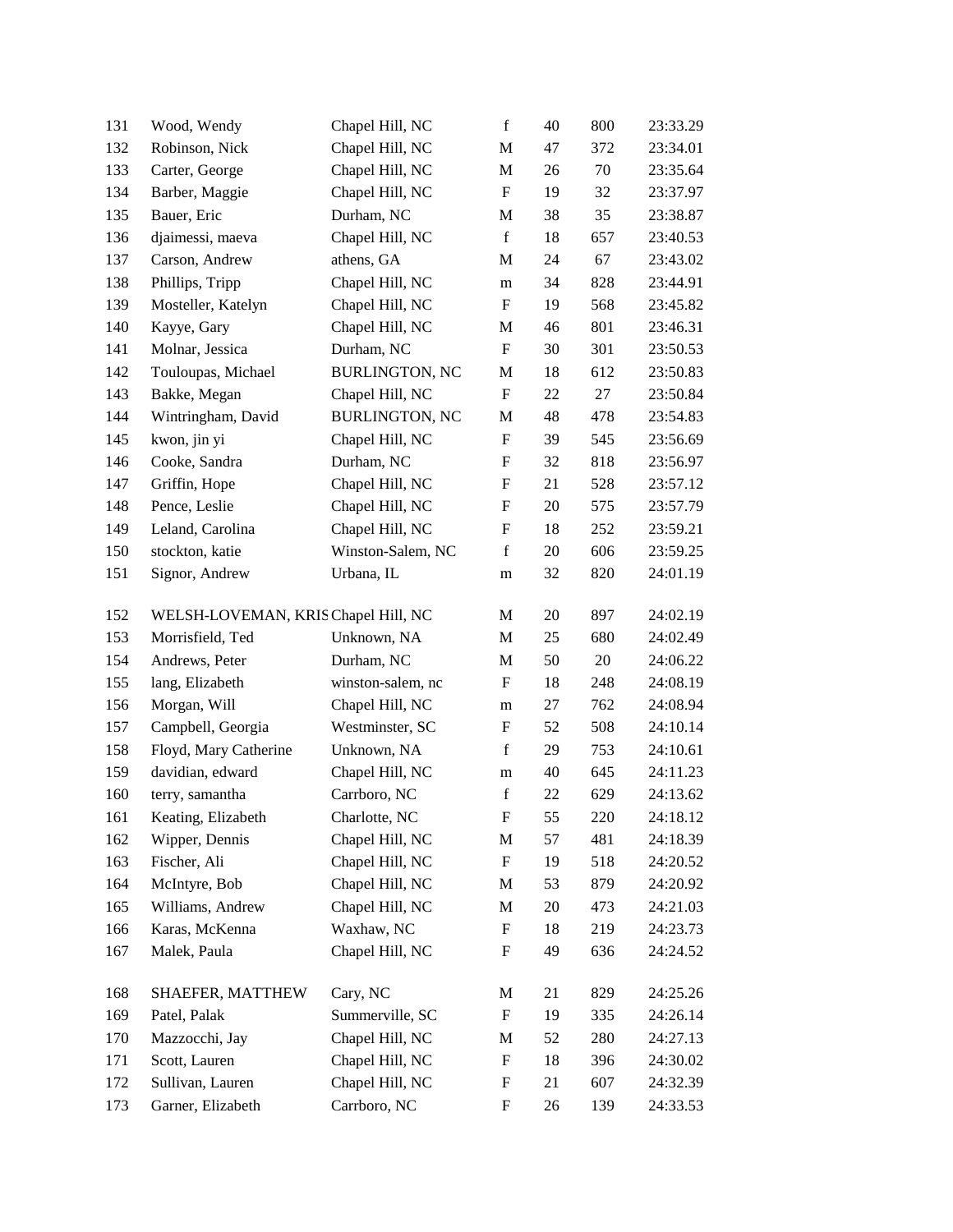| 174 | Mineer, Joyce            | Bear Creek, NC         | $\boldsymbol{\mathrm{F}}$ | 46               | 298 | 24:34.93 |
|-----|--------------------------|------------------------|---------------------------|------------------|-----|----------|
| 175 | Gratto, Nick             | Chapel Hill, NC        | M                         | 18               | 527 | 24:37.17 |
| 176 | Dibble, Alexandria       | Unknown, NA            | $\mathbf F$               | 19               | 786 | 24:38.49 |
| 177 | Hoots, Eric              | Durham, NC             | m                         | 30               | 885 | 24:38.59 |
| 178 | Pridgen, Kyle            | Concord, NC            | $\mathbf M$               | 21               | 585 | 24:41.49 |
| 179 | SHERON, MOLLIE           | Unknown, NA            | $\mathbf f$               | 20               | 881 | 24:41.97 |
| 180 | Diamant, Samuel          | Chapel Hill, NC        | M                         | 25               | 108 | 24:45.60 |
| 181 | Gardner, Charlie         | Hope Mills, NC         | M                         | 28               | 138 | 24:49.79 |
| 182 | bouchan, abby            | Raleigh, NC            | $\mathbf f$               | 20               | 662 | 24:53.68 |
| 183 | osborn, judy             | Charlotte NC 28209, NC | F                         | 58               | 329 | 24:55.89 |
| 184 | Hardy, Ralph             | Chapel Hill, NC        | M                         | 51               | 168 | 24:56.67 |
| 185 | Feng, Mindy              | Chapel Hill, NC        | $\mathbf F$               | 23               | 517 | 24:57.66 |
| 186 | Bray, Joe                | Carrboro, NC           | M                         | 61               | 56  | 24:57.68 |
| 187 | ravenscraft, nathan      | Chapel Hill, NC        | m                         | 18               | 667 | 24:59.07 |
| 188 | Legg, Ashley             | RALEIGH, NC            | $\boldsymbol{\mathrm{F}}$ | 27               | 250 | 24:59.33 |
| 189 | Bryant-Comstock, Jackson | Durham, NC             | M                         | 21               | 62  | 24:59.81 |
| 190 | KIRCHOFER, ALLIE         | Unknown, NA            | $\mathbf f$               | 18               | 825 | 25:01.77 |
| 191 | Diamant, Rosemary        | Chapel Hill, NC        | ${\bf F}$                 | 22               | 107 | 25:07.20 |
| 192 | Soplop, Jeff             | Raleigh, NC            | M                         | 32               | 895 | 25:07.97 |
| 193 | Kergat, Kerrie           | Chapel Hill, NC        | $\boldsymbol{\mathrm{F}}$ | 38               | 791 | 25:08.86 |
| 194 | Davidoff, Sophie         | Chapel Hill, NC        | F                         | 18               | 98  | 25:11.72 |
| 195 | Unknown, 03              | Unknown, NA            | $\mathbf U$               | $\boldsymbol{0}$ | 627 | 25:12.52 |
| 196 | Barnes, Katherine        | Chapel Hill, NC        | $\boldsymbol{\mathrm{F}}$ | 27               | 500 | 25:12.88 |
| 197 | Wintringham, Jennifer    | Chapel Hill, NC        | $\boldsymbol{\mathrm{F}}$ | 18               | 479 | 25:14.24 |
| 198 | Collins, Zandy           | Durham, NC             | M                         | 34               | 898 | 25:14.66 |
| 199 | Krakow, Katie            | Chapel Hill, NC        | F                         | 19               | 240 | 25:15.88 |
| 200 | Jahre, Benjamin          | Carrboro, NC           | M                         | 27               | 632 | 25:16.64 |
| 201 | Temoche, Lauren          | Greensboro, NC         | $\boldsymbol{\mathrm{F}}$ | 21               | 435 | 25:17.30 |
| 202 | Unknown, 15              | Unknown, NA            | ${\bf U}$                 | $\boldsymbol{0}$ | 643 | 25:18.35 |
| 203 | McLean, Steffani         | Unknown, NA            | $\boldsymbol{\mathrm{F}}$ | 18               | 563 | 25:20.35 |
| 204 | rao, returi              | Chapel Hill, NC        | F                         | 27               | 364 | 25:20.90 |
| 205 | Daly, Colleen            | Chapel Hill, NC        | $\boldsymbol{\mathrm{F}}$ | 20               | 95  | 25:21.59 |
| 206 | PAULOVITS, Zach          | CARY, NC               | M                         | 37               | 340 | 25:24.57 |
| 207 | Myrick, Katie            | Chapel Hill, NC        | $\boldsymbol{\mathrm{F}}$ | 19               | 312 | 25:25.38 |
| 208 | Takamiya, Masaaki        | Chapel Hill, NC        | M                         | 46               | 433 | 25:27.02 |
| 209 | o'quinn, erin            | Chapel Hill, NC        | $\mathbf f$               | 25               | 896 | 25:28.15 |
| 210 | Penny, Shana             | Raleigh, NC            | F                         | 33               | 342 | 25:28.64 |
| 211 | Atchison, Gregory        | Chapel Hill, NC        | M                         | 55               | 23  | 25:29.64 |
| 212 | Unknown, Unknown         | Unknown, NA            | U                         | $\boldsymbol{0}$ | 787 | 25:32.17 |
| 213 | Richardson, JL           | Chapel Hill, NC        | M                         | 19               | 369 | 25:33.33 |
| 214 | Kanoy, Carolyn           | winston-salem, nc      | $\boldsymbol{\mathrm{F}}$ | 58               | 216 | 25:34.15 |
| 215 | Bloomfield, Peter        | Raleigh, NC            | M                         | 65               | 48  | 25:34.65 |
| 216 | Bellman, Jon             | DURHAM, NC             | M                         | 48               | 43  | 25:35.99 |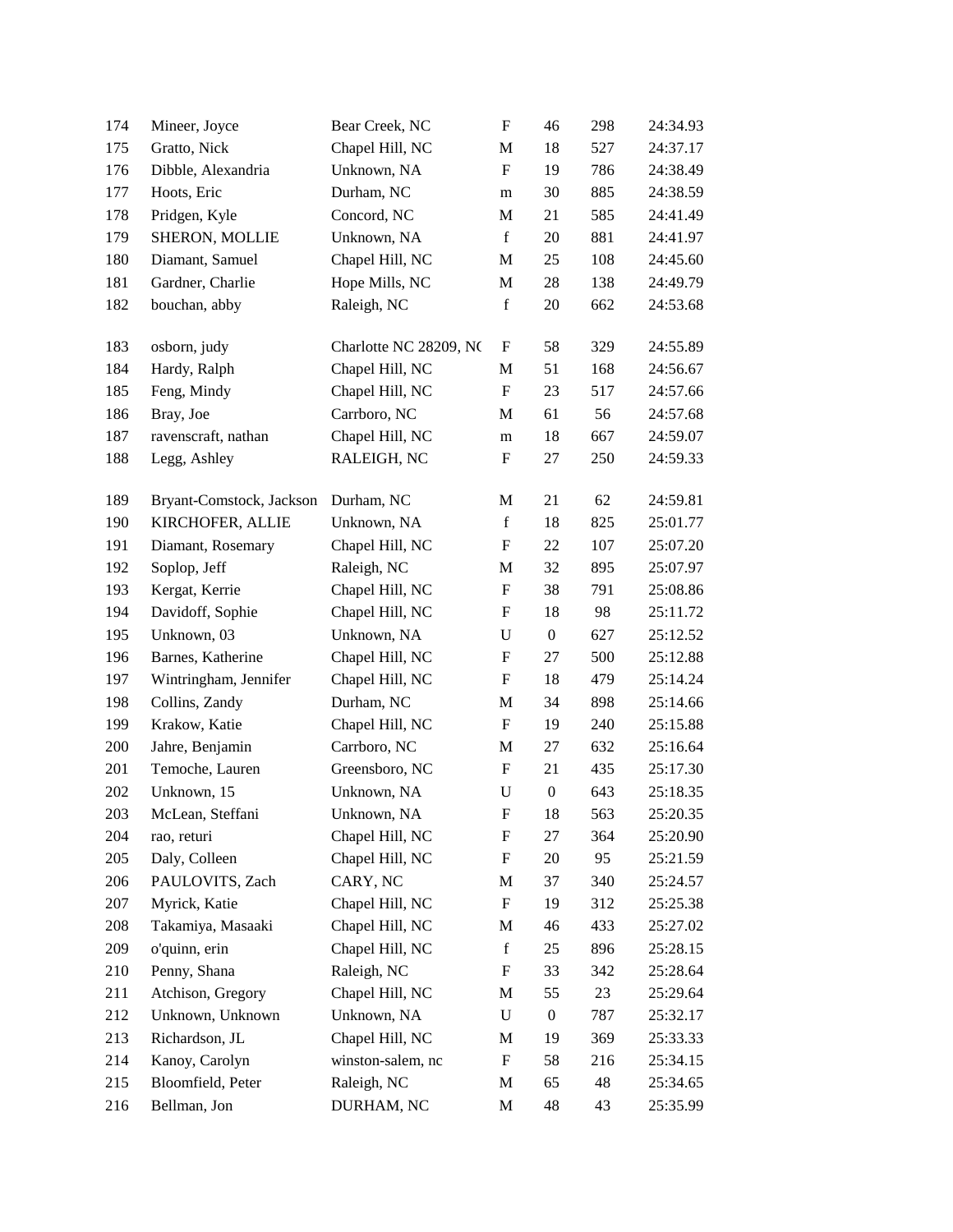| 217 | Duncan, Ron          | winston-salem, nc | M                         | 53 | 113 | 25:38.79 |
|-----|----------------------|-------------------|---------------------------|----|-----|----------|
| 218 | Fede, Bryan          | Chapel Hill, NC   | M                         | 37 | 125 | 25:39.90 |
| 219 | Wallace, Mary        | Chapel Hill, NC   | $\boldsymbol{\mathrm{F}}$ | 21 | 459 | 25:42.25 |
| 220 | Chambers, Nate       | Mebane, NC        | M                         | 40 | 75  | 25:44.34 |
| 221 | Rogers, Katie        | Carrboro, NC      | $\boldsymbol{\mathrm{F}}$ | 27 | 373 | 25:45.73 |
| 222 | Andrews, Paige       | Durham, NC        | ${\bf F}$                 | 20 | 19  | 25:46.82 |
| 223 | Proctor, Jocelyn     | Chapel Hill, NC   | $\boldsymbol{\mathrm{F}}$ | 17 | 586 | 25:47.88 |
| 224 | McIlwain, Katherine  | Chapel Hill, NC   | $\boldsymbol{\mathrm{F}}$ | 20 | 562 | 25:48.41 |
| 225 | Sullivan, George     | Unknown, NA       | M                         | 19 | 795 | 25:49.82 |
| 226 | Shea, Richard        | Cary, NC          | M                         | 48 | 400 | 25:51.98 |
| 227 | Jaulin, Chase        | Unknown, NA       | m                         | 18 | 893 | 25:52.64 |
| 228 | Fizer, Chelsea       | Chapel Hill, NC   | F                         | 19 | 519 | 25:57.17 |
| 229 | POLLACK, MICHAEL     | Durham, NC        | M                         | 38 | 819 | 25:58.86 |
| 230 | Hennessy, Grace      | Chapel Hill, NC   | $\boldsymbol{\mathrm{F}}$ | 21 | 180 | 25:59.18 |
| 231 | Avara, Jaclyn        | Chapel Hill, NC   | $\boldsymbol{\mathrm{F}}$ | 18 | 25  | 26:00.71 |
| 232 | Swanson, Terra       | Chapel Hill, NC   | ${\bf F}$                 | 19 | 789 | 26:01.32 |
| 233 | heets, amy           | Chapel Hill, NC   | $\mathbf f$               | 28 | 660 | 26:01.70 |
| 234 | Sullivan, Lindsay    | Raleigh, NC       | ${\bf F}$                 | 19 | 428 | 26:02.36 |
| 235 | McKinney, Lyndsey    | Chapel Hill, NC   | F                         | 21 | 287 | 26:02.68 |
| 236 | Bodenheimer, Thomas  | Carrboro, NC      | M                         | 41 | 50  | 26:03.95 |
| 237 | runyan, margaret     | Chapel Hill, NC   | $\mathbf f$               | 21 | 652 | 26:04.35 |
| 238 | Carlstein, Ed        | Chapel Hill, NC   | M                         | 53 | 742 | 26:04.95 |
| 239 | Gwatney, Harper      | Cary, NC          | $\boldsymbol{\mathrm{F}}$ | 27 | 163 | 26:07.04 |
| 240 | bresky, carole lee   | Pittsboro, NC     | F                         | 57 | 57  | 26:08.06 |
| 241 | beckham, jared       | Clayton, NC       | m                         | 18 | 651 | 26:09.05 |
| 242 | Pinosky, Allison     | Mt. Pleasant, SC  | ${\rm F}$                 | 18 | 347 | 26:10.29 |
| 243 | Coleman, Cassidy     | Unknown, NA       | F                         | 10 | 889 | 26:11.18 |
| 244 | Evans, Lillian       | Chapel Hill, NC   | $\boldsymbol{\mathrm{F}}$ | 18 | 121 | 26:13.43 |
| 245 | Davies, Alex         | Carrboro, NC      | $\boldsymbol{F}$          | 20 | 100 | 26:15.00 |
| 246 | Andrews, Alison      | Durham, NC        | $\boldsymbol{\mathrm{F}}$ | 17 | 18  | 26:16.91 |
| 247 | carter, heidi        | Durham, NC        | $\mathbf f$               | 50 | 671 | 26:18.03 |
| 248 | walker, shanda       | Chapel Hill, NC   | F                         | 38 | 616 | 26:20.05 |
| 249 | Sale, Adam           | Unknown, NA       | M                         | 17 | 768 | 26:20.93 |
| 250 | wendel, susan        | Durham, NC        | $\mathbf f$               | 28 | 647 | 26:21.80 |
| 251 | Holbrooks, SARAH     | DURHAM, NC        | F                         | 24 | 535 | 26:22.14 |
| 252 | wrennall, christina  | Durham, NC        | $\mathbf f$               | 24 | 638 | 26:24.19 |
| 253 | reebye, laura        | Chapel Hill, NC   | F                         | 38 | 590 | 26:29.14 |
| 254 | Gaillard, Lauren     | Chapel Hill, NC   | $\boldsymbol{\mathrm{F}}$ | 19 | 669 | 26:32.22 |
| 255 | McCloy, Morgan       | Chapel Hill, NC   | ${\rm F}$                 | 19 | 561 | 26:34.46 |
| 256 | Hounshell, Katherine | Raleigh, NC       | F                         | 21 | 194 | 26:35.44 |
| 257 | Cleland, George      | Chapel Hill, NC   | M                         | 18 | 513 | 26:35.87 |
| 258 | Lindau, Helen        | Asheville, NC     | $\boldsymbol{F}$          | 21 | 783 | 26:36.89 |
| 259 | hartsell, catherine  | Hillsborough, NC  | $\boldsymbol{\mathrm{F}}$ | 24 | 174 | 26:37.66 |
| 260 | Nolan, Matthew       | Cary, NC          | M                         | 51 | 748 | 26:45.57 |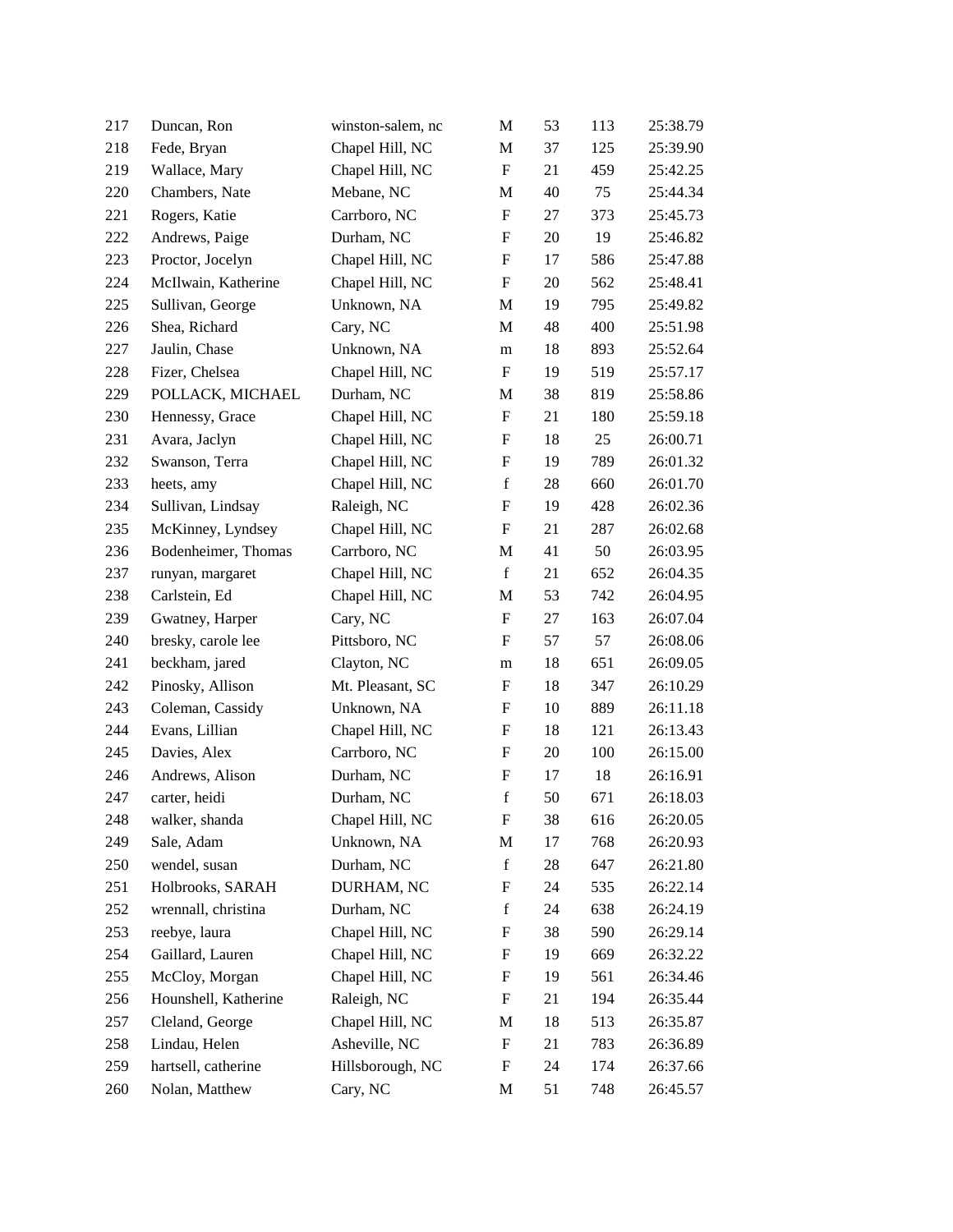| 261 | Horn, Kathryn           | Durham, NC        | $\boldsymbol{\mathrm{F}}$ | 21               | 189 | 26:47.79 |
|-----|-------------------------|-------------------|---------------------------|------------------|-----|----------|
| 262 | Ziglar, Megan           | Chapel Hill, NC   | $\boldsymbol{\mathrm{F}}$ | 45               | 492 | 26:49.44 |
| 263 | Ziglar, Lindsey         | Chapel Hill, NC   | $\boldsymbol{\mathrm{F}}$ | 16               | 491 | 26:49.53 |
| 264 | Paul, Michael           | Carrboro, NC      | M                         | 43               | 816 | 26:50.38 |
| 265 | Sherman, Jennifer       | Durham, NC        | $\boldsymbol{\mathrm{F}}$ | 31               | 402 | 26:53.89 |
| 266 | Otten, Laura            | Durham, NC        | $\boldsymbol{\mathrm{F}}$ | 25               | 330 | 26:54.40 |
| 267 | widle, emily            | Durham, NC        | $\mathbf f$               | 23               | 840 | 26:59.18 |
| 268 | Revels, April           | Roxboro, NC       | $\boldsymbol{\mathrm{F}}$ | 27               | 367 | 26:59.56 |
| 269 | Suttle, Ashlee          | Chapel Hill, NC   | $\boldsymbol{F}$          | 21               | 608 | 27:00.07 |
| 270 | McHenry, Matthew        | Raleigh, NC       | m                         | 17               | 766 | 27:02.13 |
| 271 | McHenry, John           | Raleigh, NC       | M                         | 19               | 767 | 27:02.42 |
| 272 | Rosemond, Amy           | Bogart, GA        | F                         | 50               | 595 | 27:08.70 |
| 273 | Schulz, Laura           | Durham, NC        | $\boldsymbol{\mathrm{F}}$ | 24               | 393 | 27:09.39 |
| 274 | <b>BROWN, SARAH</b>     | Norcross, NC      | ${\bf F}$                 | 18               | 681 | 27:09.45 |
| 275 | Smith, Kevin            | Cary, NC          | M                         | 13               | 412 | 27:11.10 |
| 276 | Crume, Richard          | Chapel Hill, NC   | M                         | 59               | 91  | 27:13.81 |
| 277 | Farthing, Heather       | Unknown, NA       | $\boldsymbol{\mathrm{F}}$ | 20               | 516 | 27:16.02 |
| 278 | Perry, Anna             | Chapel Hill, NC   | $\boldsymbol{\mathrm{F}}$ | 19               | 343 | 27:16.45 |
| 279 | Judy, Megan             | Gibsonville, NC   | $\boldsymbol{\mathrm{F}}$ | 32               | 215 | 27:16.90 |
| 280 | Judy, Jayson            | Gibsonville, NC   | M                         | 25               | 214 | 27:17.27 |
| 281 | Heitbrink, Lauren       | Chapel Hill, NC   | $\boldsymbol{\mathrm{F}}$ | 21               | 178 | 27:17.76 |
| 282 | Nix, Hanna              | Chapel Hill, NC   | F                         | 21               | 321 | 27:18.74 |
| 283 | Kowalczyk, Sonya        | Chapel Hill, NC   | $\boldsymbol{\mathrm{F}}$ | 19               | 544 | 27:19.34 |
| 284 | Love, Rebekah           | Chapel Hill, NC   | $\boldsymbol{\mathrm{F}}$ | 18               | 765 | 27:19.52 |
| 285 | Sullivan, Joanne        | Raleigh, NC       | $\boldsymbol{\mathrm{F}}$ | 47               | 425 | 27:20.48 |
| 286 | Newsome, Rhonda         | Ft. Valley, GA    | $\boldsymbol{\mathrm{F}}$ | 55               | 314 | 27:26.79 |
| 287 | Tapson, Lauren          | Chapel Hill, NC   | F                         | 24               | 609 | 27:27.14 |
| 288 | Chu, Richard            | Madison, NC       | $\mathbf{M}$              | 19               | 512 | 27:30.23 |
| 289 | Ogle, Scott             | Durham, NC        | $\mathbf{M}$              | 37               | 327 | 27:30.38 |
| 290 | Pierce, Tom             | Raleigh, NC       | M                         | 54               | 346 | 27:36.17 |
| 291 | Farber, Samuel          | Charlotte, NC     | M                         | 21               | 122 | 27:36.19 |
| 292 | MacLennan, Gregor       | Chapel Hill, NC   | M                         | 21               | 262 | 27:36.80 |
| 293 | Unknown, 13             | Unknown, NA       | $\mathbf U$               | $\boldsymbol{0}$ | 639 | 27:37.54 |
| 294 | Elliot, Courtney        | Raleigh, NC       | F                         | 25               | 757 | 27:38.63 |
| 295 | chesson, zach           | Chapel Hill, NC   | ${\rm m}$                 | 25               | 665 | 27:40.54 |
| 296 | Ancherico, Abigail      | Fayetteville, NC  | ${\bf F}$                 | 17               | 16  | 27:41.53 |
| 297 | Hinchcuff, Becky        | Fayetteville, NC  | $\boldsymbol{\mathrm{F}}$ | 21               | 774 | 27:41.88 |
| 298 | Rider, Aimee            | Chapel Hill, NC   | $\boldsymbol{\mathrm{F}}$ | 21               | 593 | 27:42.02 |
| 299 | Padykula, David         | Mooresville, NC   | M                         | 22               | 332 | 27:42.74 |
| 300 | Aldridge, Brett         | <b>GRAHAM, NC</b> | M                         | 27               | 14  | 27:43.13 |
| 301 | Russell, Mary Elizabeth | Durham, NC        | $\boldsymbol{\mathrm{F}}$ | 19               | 380 | 27:45.08 |
| 302 | Tessitore, Kelly        | Summerfield, NC   | $\boldsymbol{\mathrm{F}}$ | 18               | 437 | 27:47.51 |
| 303 | Tessitore, Thomas       | Summerfield, NC   | M                         | 51               | 438 | 27:47.95 |
| 304 | Evans, Emily            | Chapel Hill, NC   | $\boldsymbol{\mathrm{F}}$ | 21               | 119 | 27:48.78 |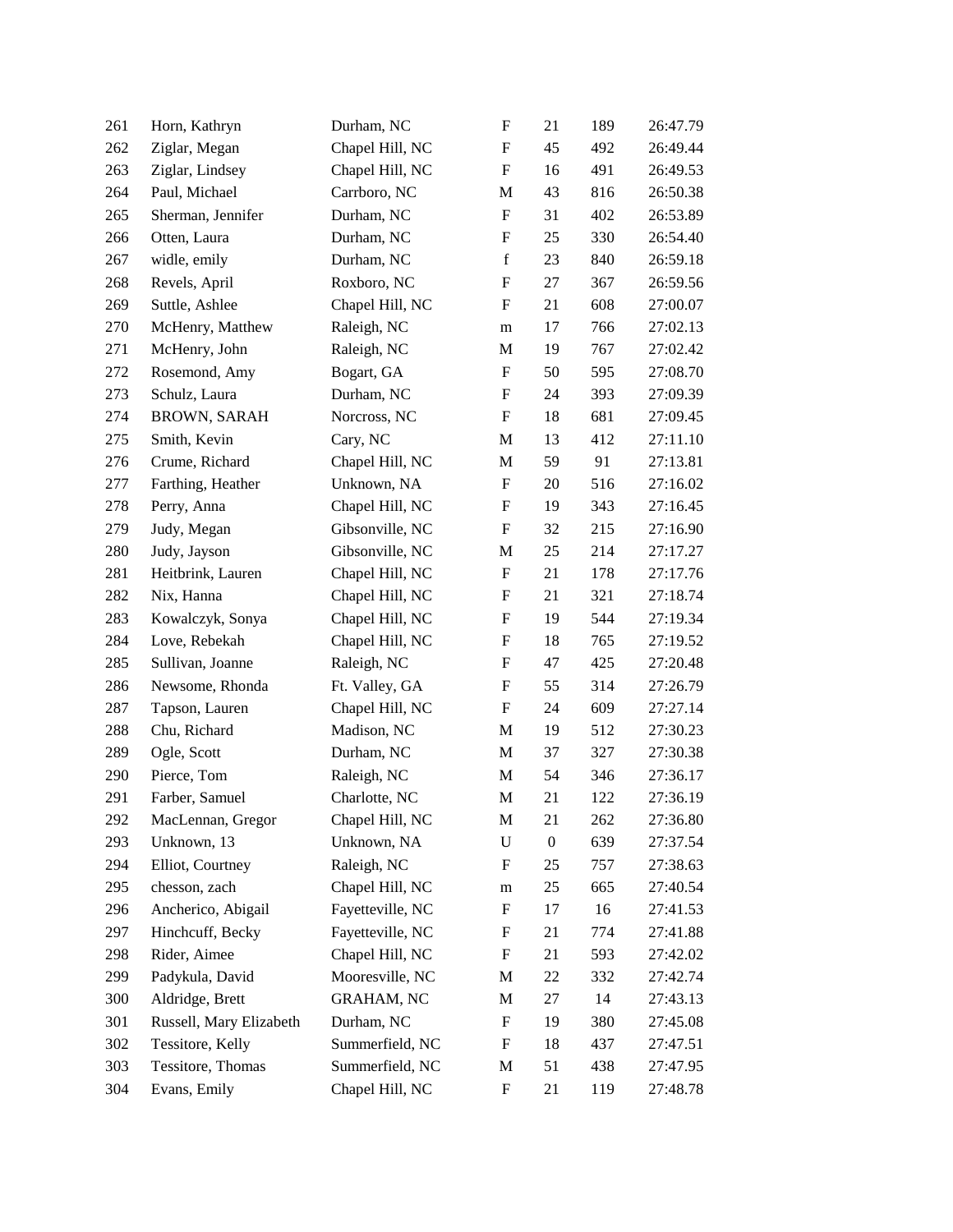| Williams, David       |                       |                           |                  |     |                               |
|-----------------------|-----------------------|---------------------------|------------------|-----|-------------------------------|
|                       |                       |                           |                  |     | 27:50.17                      |
| Borbas, VIctoria      | North Brunswick, NJ   | $\boldsymbol{\mathrm{F}}$ | 18               | 51  | 27:51.38                      |
| Handfinger, Tyler     | Chapel Hill, NC       | M                         | 22               | 531 | 27:52.75                      |
| Betancourt, Mariah    | Chapel Hill, NC       | $\boldsymbol{\mathrm{F}}$ | 20               | 502 | 27:52.76                      |
| <b>GLEN, KIMBERLY</b> | Durham, NC            | $\boldsymbol{\mathrm{F}}$ | 51               | 149 | 27:53.35                      |
| Beattie, Kirsten      | Chapel Hill, NC       | F                         | 30               | 40  | 28:01.61                      |
| pride, Ashley         | Raleigh, NC           | $\mathbf F$               | 28               | 360 | 28:02.52                      |
| Jones, Chase          | Chapel Hill, NC       | M                         | 23               | 212 | 28:04.10                      |
| Porter, Rachel        | Butner, NC            | $\boldsymbol{\mathrm{F}}$ | 33               | 352 | 28:04.80                      |
| Watts, Darnell        | Charlotte, NC         | m                         | 18               | 798 | 28:08.45                      |
| Haywood, Joseph       | Cary, NC              | M                         | 29               | 177 | 28:10.00                      |
| Capps, Aly            | Chapel Hill, NC       | $\boldsymbol{\mathrm{F}}$ | 20               | 510 | 28:10.84                      |
| Sadri, Mariamme       | Chapel Hill, NC       | F                         | 21               | 382 | 28:11.17                      |
| Fefer, Elizabeth      | Morrisville, NC       | ${\rm F}$                 | 31               | 126 | 28:14.49                      |
| Gould, Ellen          | Newport, NC           | $\boldsymbol{\mathrm{F}}$ | 18               | 154 | 28:14.99                      |
| reynolds, patrick     | Chapel Hill, NC       | m                         | 26               | 675 | 28:15.17                      |
| Aydt, Melanie         | Unknown, NA           | $\mathbf f$               | 23               | 770 | 28:16.40                      |
| Green, Stephanie      | <b>BURLINGTON, NC</b> | ${\rm F}$                 | 40               | 157 | 28:17.82                      |
| paul, rebecca         | Chapel Hill, NC       | $\mathbf f$               | 33               | 659 | 28:18.62                      |
| Wiggins, Jennifer     | Chapel Hill, NC       | $\boldsymbol{\mathrm{F}}$ | 37               | 470 | 28:20.12                      |
| Franchi, Katherine    | Chapel Hill, NC       | F                         | 19               | 634 | 28:20.64                      |
| Engle, Michelle       | Chapel Hill, NC       | $\boldsymbol{\mathrm{F}}$ | 39               | 117 | 28:21.05                      |
| Kale, Angela          | Winston-Salem, NC     | F                         | 25               | 764 | 28:21.89                      |
| Dudley, Chris         | Raleigh, NC           | M                         | 34               | 763 | 28:22.08                      |
| Thompson, Joseph      | Concord, NC           | M                         | 20               | 441 | 28:22.39                      |
| Johnson, Megan        | Chapel Hill, NC       | F                         | 29               | 210 | 28:24.43                      |
| Walker, Anna          | Durham, NC            | $\boldsymbol{\mathrm{F}}$ | 33               | 830 | 28:25.10                      |
| Patel, Shital         | DURHAM, NC            | ${\rm F}$                 | 32               | 574 | 28:25.59                      |
| Summers, Grace        | Durham, NC            | ${\rm F}$                 | 20               | 429 | 28:26.53                      |
| LaCluyze, Jennifer    | Unknown, NA           | $\mathbf f$               | 20               | 836 | 28:27.19                      |
| Reynolds, Anna        | Chapel Hill, NC       | F                         | 20               | 674 | 28:28.61                      |
| Muller, Nina          | Chapel Hill, NC       | ${\bf F}$                 | 15               | 307 | 28:28.95                      |
| Bruno, Elizabeth      | Chapel Hill, NC       | F                         | 46               | 60  | 28:29.04                      |
| Tercilla, Victoria    | Chapel Hill, NC       | ${\rm F}$                 | 20               | 436 | 28:30.32                      |
| Goldberger, Stephen   | Chapel Hill, NC       | M                         | 27               | 526 | 28:31.48                      |
| Ratcliffe, Ashton     | Chapel Hill, NC       | $\boldsymbol{\mathrm{F}}$ | 19               | 365 | 28:33.28                      |
| Norris, Kevin         | Holly Springs, NC     | M                         | 51               | 323 | 28:33.51                      |
| Gerdon, Katie         | Chapel Hill, NC       | ${\rm F}$                 | 19               | 525 | 28:34.56                      |
| Pressley, Mary        | DURHAM, NC            | ${\rm F}$                 | 23               | 356 | 28:35.43                      |
| Petschawer, Jennifer  | Roxboro, NC           | $\boldsymbol{F}$          | 25               | 814 | 28:37.66                      |
| McDowell, John        | Pittsboro, NC         | M                         | 62               | 283 | 28:38.47                      |
| Nieman, Stephanie     | Hillsborough, NC      | ${\bf F}$                 | 27               | 318 | 28:40.65                      |
| Unknown, 10           | Unknown, NA           | U                         | $\boldsymbol{0}$ | 628 | 28:41.20                      |
|                       |                       |                           |                  |     | Raleigh, NC<br>M<br>50<br>474 |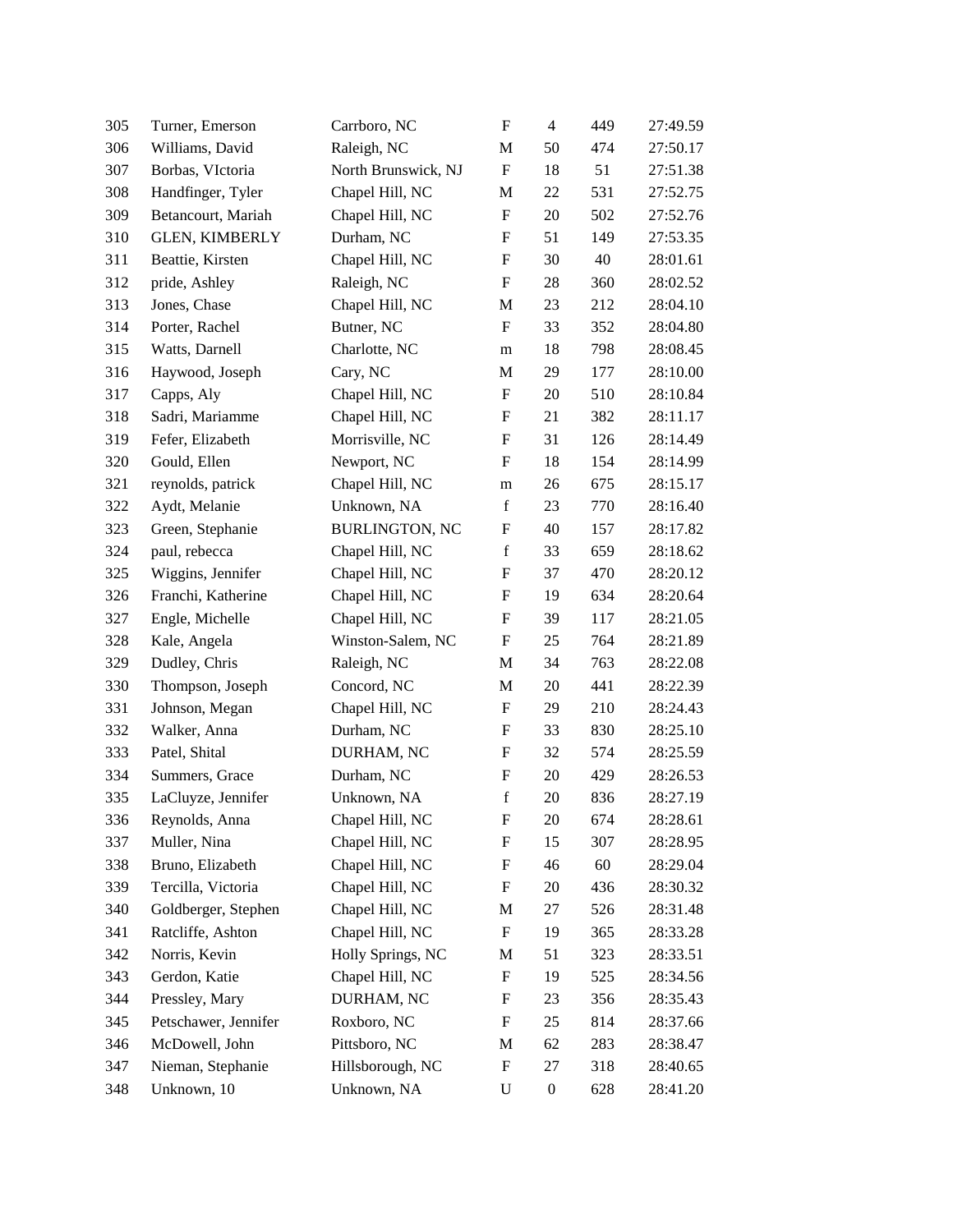| 349 | McCann, Michael     | Dudley, NC        | M                         | 56     | 281    | 28:42.11 |
|-----|---------------------|-------------------|---------------------------|--------|--------|----------|
| 350 | Clarke, emma        | athens, GA        | $\boldsymbol{\mathrm{F}}$ | 13     | 82     | 28:47.72 |
| 351 | Kirkland, Lisa      | Charlotte, NC     | $\boldsymbol{\mathrm{F}}$ | 20     | 230    | 28:48.93 |
| 352 | Kirkland, Tyler     | Chapel Hill, NC   | $\boldsymbol{\mathrm{F}}$ | 24     | 231    | 28:48.93 |
| 353 | Malinowski, Theresa | Durham, NC        | $\boldsymbol{\mathrm{F}}$ | 25     | 265    | 28:49.61 |
| 354 | lacluyze, aaron     | Unknown, NA       | m                         | 35     | 677    | 28:56.87 |
| 355 | gray, sarah         | Chapel Hill, NC   | $\mathbf f$               | 17     | 663    | 28:57.30 |
| 356 | Owen, Mary          | Greenville, SC    | $\boldsymbol{\mathrm{F}}$ | 23     | 331    | 28:57.60 |
| 357 | Tracy, Emily        | Chapel Hill, NC   | $\boldsymbol{\mathrm{F}}$ | 21     | 664    | 29:01.45 |
| 358 | Blunk, John         | Chapel Hill, NC   | M                         | 55     | 49     | 29:05.62 |
| 359 | Strickland, Rob     | Selma, NC         | M                         | 16     | 424    | 29:07.61 |
| 360 | Callahan, Dustin    | Chapel Hill, NC   | M                         | 23     | 65     | 29:08.96 |
| 361 | Lucas, Anne         | greensboro, NC    | $\boldsymbol{\mathrm{F}}$ | 19     | 553    | 29:14.00 |
| 362 | Leiker, Amber       | Chapel Hill, NC   | $\boldsymbol{\mathrm{F}}$ | 20     | 251    | 29:14.30 |
| 363 | Hollingsworth, Kaci | Chapel Hill, NC   | $\boldsymbol{\mathrm{F}}$ | 21     | 188    | 29:14.44 |
| 364 | Mullis, Randy       | Carrboro, NC      | M                         | 51     | 309    | 29:18.69 |
| 365 | Horn, Sarah         | Durham, NC        | $\boldsymbol{\mathrm{F}}$ | 33     | 191    | 29:20.80 |
| 366 | Overton, Evan       | Unknown, NA       | M                         | 35     | 833    | 29:21.16 |
| 367 | haight, will        | Youngsville, NC   | m                         | 43     | 676    | 29:21.90 |
| 368 | Russell, Allie      | Unknown, NA       | F                         | 20     | 884    | 29:22.00 |
| 369 | Ziglar, William     | Chapel Hill, NC   | M                         | 48     | 494    | 29:22.22 |
| 370 | sandusky, bryn      | Durham, NC        | M                         | 36     | 385    | 29:23.34 |
| 371 | Coleman, Ron        | louisburg, NC     | $\mathbf{M}$              | 52     | 85     | 29:23.55 |
| 372 | Sandridge, Drew     | Chapel Hill, NC   | M                         | 22     | 596    | 29:24.27 |
| 373 | Ryan, Jeanne        | Durham, NC        | ${\bf F}$                 | 50     | 381    | 29:24.62 |
| 374 | Knechtel, Diana     | Chapel Hill, NC   | $\boldsymbol{\mathrm{F}}$ | 59     | 236    | 29:24.63 |
| 375 | Lancaster, Charles  | Chapel Hill, NC   | M                         | 50     | 246    | 29:25.71 |
| 376 | Lancaster, Emilee   | Chapel Hill, NC   | $\boldsymbol{\mathrm{F}}$ | 10     | 247    | 29:25.86 |
| 377 | Chronis, Taylor     | Matthews, NC      | $\boldsymbol{\mathrm{F}}$ | 18     | 80     | 29:27.69 |
| 378 | cook, natalie       | Durham, NC        | $\boldsymbol{F}$          | 35     | 86     | 29:29.89 |
| 379 | Valentine, Rachel   | Carrboro, NC      | $\boldsymbol{\mathrm{F}}$ | 55     | 899    | 29:31.93 |
| 380 | Kanoy, Rick         | winston-salem, nc | M                         | 62     | 218    | 29:34.93 |
| 381 | Locklear, Eric      | Roxboro, NC       | M                         | 45     | 256    | 29:36.31 |
| 382 | Agger, Charlotte    | Chapel Hill, NC   | $\boldsymbol{\mathrm{F}}$ | 25     | 13     | 29:41.88 |
| 383 | Greive, Beth        | Morrisville, NC   | $\boldsymbol{\mathrm{F}}$ | $26\,$ | 158    | 29:42.68 |
| 384 | Balderas, Rebecca   | Durham, NC        | $\boldsymbol{\mathrm{F}}$ | 30     | $28\,$ | 29:42.70 |
| 385 | smith, lynn         | Chapel Hill, NC   | $\mathbf f$               | 55     | 644    | 29:43.89 |
| 386 | Haidary, Zak        | Unknown, NA       | M                         | 18     | 165    | 29:44.24 |
| 387 | Finnis, Lauren      | Atlanta, GA       | $\boldsymbol{\mathrm{F}}$ | 24     | 130    | 29:45.92 |
| 388 | Marlow, Jules       | Burlington, NC    | $\boldsymbol{\mathrm{F}}$ | 10     | 271    | 29:48.31 |
| 389 | Mann, McKayla       | Burlington, NC    | $\boldsymbol{F}$          | 10     | 267    | 29:48.67 |
| 390 | watters, jacques    | Chapel Hill, NC   | m                         | 44     | 618    | 29:52.91 |
| 391 | Porter, Richard     | Butner, NC        | $\mathbf M$               | 35     | 353    | 29:53.19 |
| 392 | POPE, EMILY         | wilson, NC        | $\boldsymbol{\mathrm{F}}$ | 18     | 803    | 29:54.43 |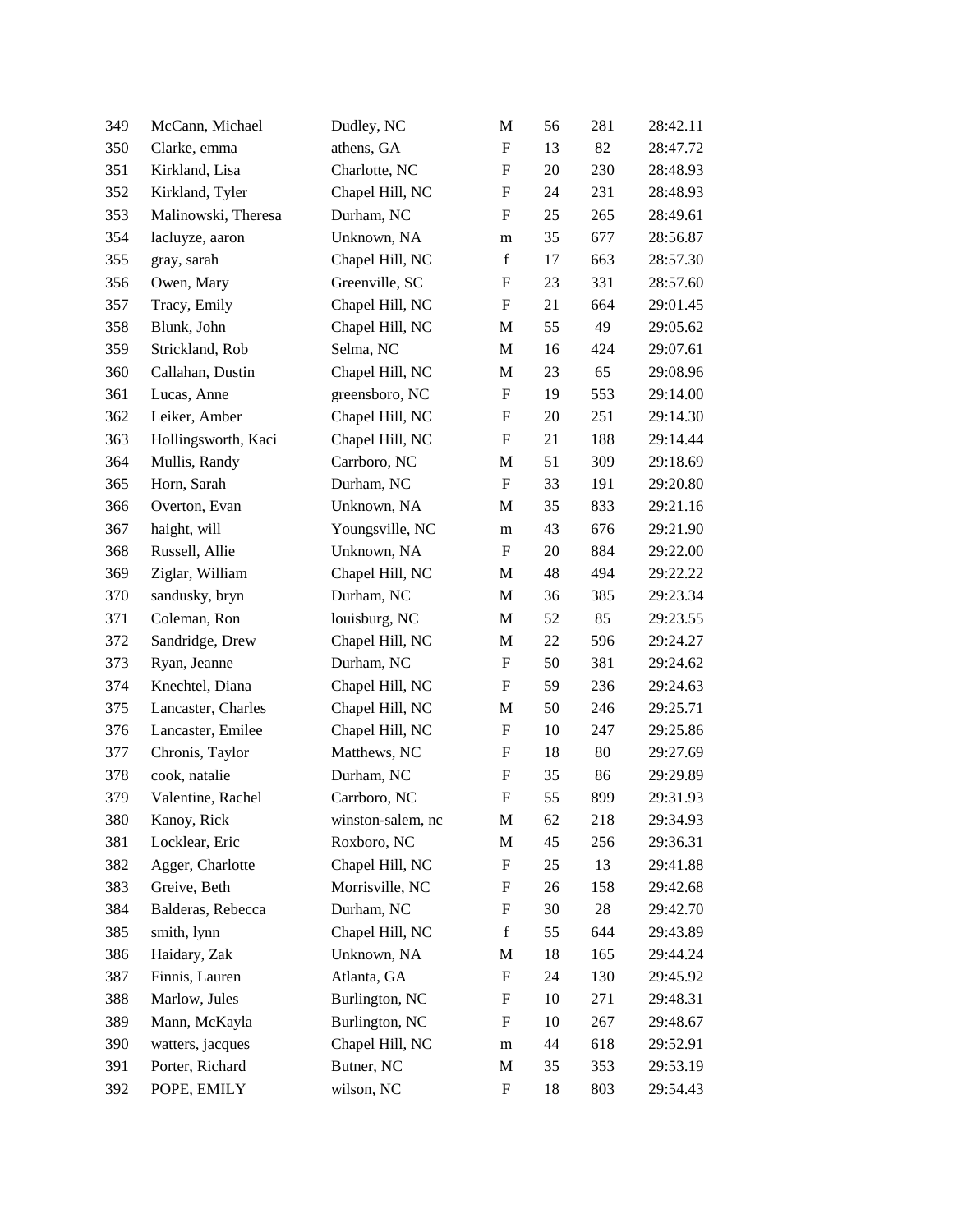| 393 | Martin, Megan           | Chapel Hill, NC       | $\boldsymbol{\mathrm{F}}$ | 18 | 273 | 29:56.44 |
|-----|-------------------------|-----------------------|---------------------------|----|-----|----------|
| 394 | Mackay, Amy             | Greensboro, NC        | $\mathbf{F}$              | 24 | 261 | 29:57.81 |
| 395 | Patterson, Joey         | Chapel Hill, NC       | M                         | 20 | 339 | 29:58.36 |
| 396 | Thompson, Anna          | laurinburg, NC        | $\boldsymbol{\mathrm{F}}$ | 21 | 440 | 29:59.22 |
| 397 | Drumheller, Elle        | RALEIGH, NC           | F                         | 22 | 112 | 29:59.40 |
| 398 | GORAY, Kara             | Raleigh, NC           | $\boldsymbol{\mathrm{F}}$ | 19 | 152 | 30:01.45 |
| 399 | Ford, Amy               | Hillsborough, NC      | F                         | 43 | 133 | 30:05.00 |
| 400 | Horwitz, Jonas          | Hillsborough, NC      | $\mathbf M$               | 49 | 192 | 30:05.22 |
| 401 | RUMLEY, COURTNEY        | Unknown, NA           | $\mathbf f$               | 20 | 682 | 30:13.52 |
| 402 | Slater, Laura           | Chapel Hill, NC       | $\boldsymbol{\mathrm{F}}$ | 19 | 409 | 30:14.69 |
| 403 | Graves, Stacey          | <b>BURLINGTON, NC</b> | M                         | 46 | 156 | 30:15.70 |
| 404 | Davis, Lee              | Chapel Hill, NC       | M                         | 25 | 102 | 30:15.85 |
| 405 | Davis, Charlie          | Chapel Hill, NC       | $\mathbf M$               | 23 | 101 | 30:15.88 |
| 406 | Arnel, Tom              | Carrboro, NC          | $\mathbf{M}$              | 48 | 21  | 30:16.81 |
| 407 | Crawford, Christian     | Greensboro, NC        | M                         | 11 | 89  | 30:18.91 |
| 408 | Owens, Richard          | Chapel Hill, NC       | M                         | 68 | 746 | 30:19.18 |
| 409 | Anderson, Kelly         | Chapel Hill, NC       | $\mathbf f$               | 18 | 756 | 30:21.10 |
| 410 | Morris, Penny           | Durham, NC            | $\boldsymbol{\mathrm{F}}$ | 52 | 306 | 30:21.48 |
| 411 | Eudy, Clint             | Greensboro, NC        | M                         | 68 | 118 | 30:22.26 |
| 412 | Finan, Kaitlin A. Finan | Chapel Hill, NC       | ${\bf F}$                 | 21 | 129 | 30:22.36 |
| 413 | Sun, Christine          | Chapel Hill, NC       | $\boldsymbol{\mathrm{F}}$ | 21 | 430 | 30:22.40 |
| 414 | vanBree, Emma           | Chapel Hill, NC       | F                         | 18 | 454 | 30:25.30 |
| 415 | Jodrey, Joshua          | Morrisville, NC       | M                         | 23 | 208 | 30:25.75 |
| 416 | Collins, Alex           | Unknown, NA           | $\mathbf f$               | 26 | 796 | 30:28.12 |
| 417 | Durkin, John            | Sayville, NY          | M                         | 54 | 115 | 30:28.52 |
| 418 | Robinson, Asyah         | Elon, NC              | $\boldsymbol{\mathrm{F}}$ | 12 | 788 | 30:29.01 |
| 419 | Selah, Amanda           | Durham, NC            | F                         | 30 | 744 | 30:29.42 |
| 420 | Harrell, Andrea         | Charlotte, NC         | $\boldsymbol{\mathrm{F}}$ | 18 | 169 | 30:30.49 |
| 421 | Lucas, Emily            | Chapel Hill, NC       | $\boldsymbol{\mathrm{F}}$ | 21 | 554 | 30:33.80 |
| 422 | Wayson, George          | Durham, NC            | M                         | 50 | 619 | 30:34.61 |
| 423 | McPherson, Laura        | DURHAM, NC            | $\boldsymbol{\mathrm{F}}$ | 32 | 289 | 30:39.99 |
| 424 | painter, laura          | Chapel Hill, NC       | f                         | 19 | 673 | 30:42.30 |
| 425 | Geresten, Rich          | New York, NY          | M                         | 62 | 785 | 30:44.96 |
| 426 | porter, lauren          | Chapel Hill, NC       | $\boldsymbol{\mathrm{F}}$ | 23 | 580 | 30:46.08 |
| 427 | Prado, Martha           | Chapel Hill, NC       | $\boldsymbol{\mathrm{F}}$ | 31 | 583 | 30:46.19 |
| 428 | Klein, Lorraine         | Garner, NC            | ${\bf F}$                 | 41 | 234 | 30:47.36 |
| 429 | Lapar, Adrianne         | Glen Cove, NY         | $\boldsymbol{\mathrm{F}}$ | 26 | 548 | 30:49.08 |
| 430 | Steller, Kelsey         | Boone, NC             | $\boldsymbol{\mathrm{F}}$ | 22 | 605 | 30:49.94 |
| 431 | Walker, Jessica         | Burlington, NC        | $\mathbf f$               | 11 | 792 | 30:50.43 |
| 432 | Zakrzewski, December    | Holly Springs, NC     | ${\rm F}$                 | 24 | 490 | 30:52.95 |
| 433 | Forbes, Hailey          | Burlington, NC        | $\mathbf f$               | 11 | 808 | 30:58.29 |
| 434 | Brown, Lauren           | Durham, NC            | $\boldsymbol{F}$          | 22 | 58  | 30:59.57 |
| 435 | Strickland, Trey        | Chapel Hill, NC       | M                         | 21 | 772 | 31:00.99 |
| 436 | Smyre, Bonnie           | Chapel Hill, NC       | $\boldsymbol{\mathrm{F}}$ | 37 | 414 | 31:03.79 |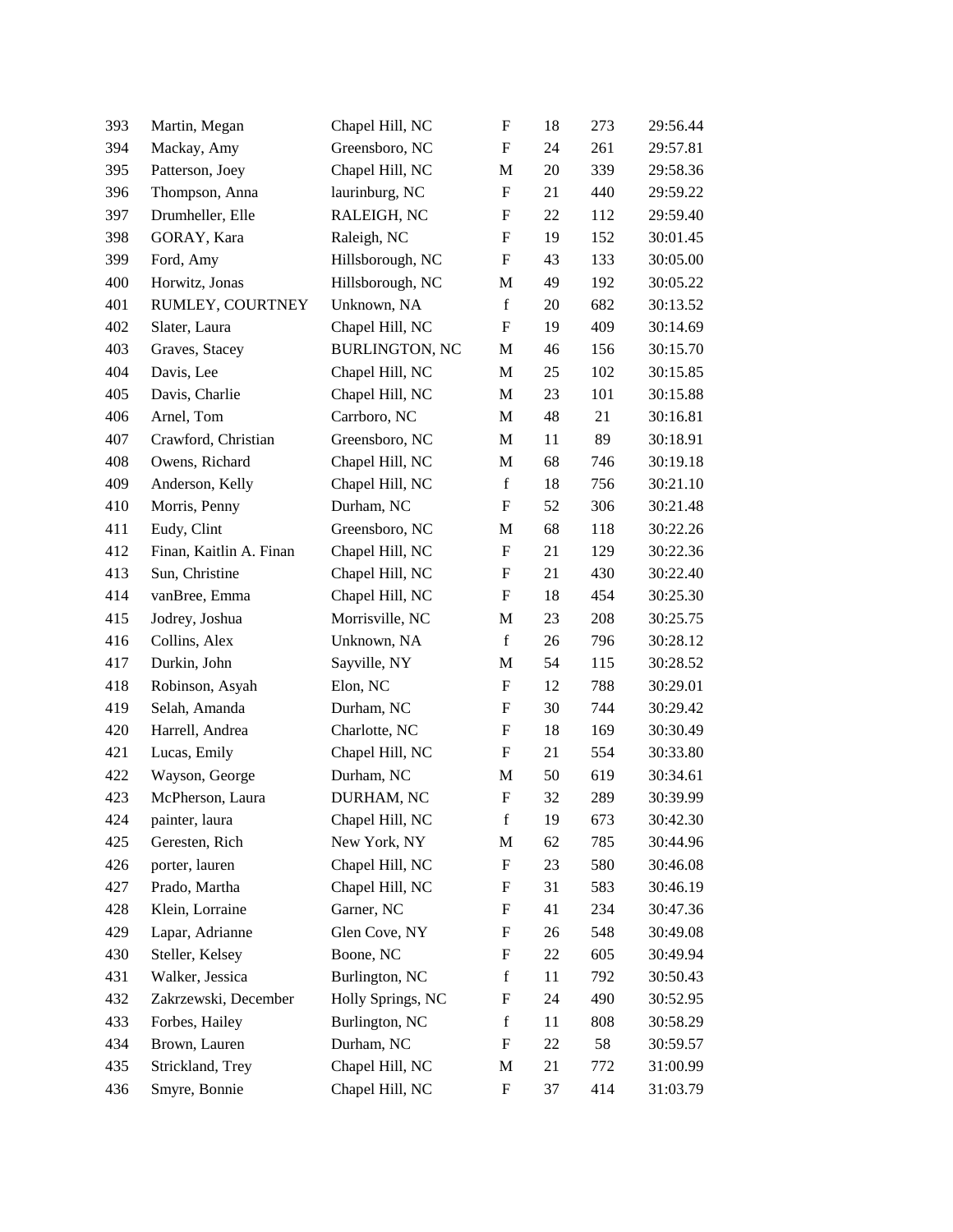| 437 | Woods, Brittany     | Mebane, NC         | $\boldsymbol{\mathrm{F}}$ | 19 | 486 | 31:04.22 |
|-----|---------------------|--------------------|---------------------------|----|-----|----------|
| 438 | Platek, Lesley      | Beech Mountain, NC | $\boldsymbol{\mathrm{F}}$ | 50 | 350 | 31:05.99 |
| 439 | Petrovich, Heather  | Chapel Hill, NC    | ${\bf F}$                 | 25 | 576 | 31:08.97 |
| 440 | F, Julie            | Unknown, NA        | $\boldsymbol{\mathrm{F}}$ | 52 | 827 | 31:10.07 |
| 441 | Daly, John          | The Colony, TX     | M                         | 29 | 96  | 31:10.71 |
| 442 | Maynor, Billy       | Holly Springs, NC  | M                         | 48 | 277 | 31:12.14 |
| 443 | Kirsch, Kathleen    | WAKE FOREST, NC    | F                         | 34 | 232 | 31:13.46 |
| 444 | Glauser, Lauren     | Holly Springs, NC  | $\boldsymbol{\mathrm{F}}$ | 22 | 147 | 31:14.59 |
| 445 | Carter, Callie      | Raleigh, NC        | $\boldsymbol{\mathrm{F}}$ | 23 | 69  | 31:14.82 |
| 446 | Blayney, Elizabeth  | Carrboro, NC       | $\boldsymbol{\mathrm{F}}$ | 23 | 46  | 31:15.77 |
| 447 | Mills, Elizabeth    | Raleigh, NC        | $\boldsymbol{\mathrm{F}}$ | 31 | 649 | 31:15.91 |
| 448 | Beach, Jamie        | Chapel Hill, NC    | $\boldsymbol{\mathrm{F}}$ | 19 | 36  | 31:25.35 |
| 449 | Tejeda, Lauren      | Elon, NC           | $\boldsymbol{\mathrm{F}}$ | 9  | 434 | 31:26.10 |
| 450 | Beach, Kathryn      | Chapel Hill, NC    | $\boldsymbol{\mathrm{F}}$ | 21 | 37  | 31:26.22 |
| 451 | May, Yates          | Burlington, NC     | $\boldsymbol{\mathrm{F}}$ | 9  | 276 | 31:28.22 |
| 452 | Wongjan, Watsuwach  | Chapel Hill, NC    | M                         | 20 | 484 | 31:28.72 |
| 453 | May, Todd           | Burlington, NC     | M                         | 40 | 275 | 31:31.75 |
| 454 | Frere, Olivia       | Greenville, NC     | $\boldsymbol{\mathrm{F}}$ | 18 | 134 | 31:32.31 |
| 455 | Ivie, Preston       | RALEIGH, NC        | M                         | 29 | 203 | 31:33.34 |
| 456 | Kretchmar, Jennifer | Carrboro, NC       | $\boldsymbol{\mathrm{F}}$ | 40 | 242 | 31:33.71 |
| 457 | Adams, Alex         | Unknown, NA        | m                         | 20 | 799 | 31:36.71 |
| 458 | Lampley, Kevin      | Raleigh, NC        | M                         | 19 | 245 | 31:39.50 |
| 459 | Moore, Taylor       | Chapel Hill, NC    | $\boldsymbol{\mathrm{F}}$ | 20 | 304 | 31:39.73 |
| 460 | Sparks, Virginia    | Chapel Hill, NC    | $\boldsymbol{F}$          | 21 | 417 | 31:40.11 |
| 461 | wrennall, cameron   | Durham, NC         | m                         | 27 | 633 | 31:41.12 |
| 462 | Zaslow, Molly       | Chapel Hill, NC    | ${\rm F}$                 | 19 | 626 | 31:51.63 |
| 463 | Posthill, Natalia   | DURHAM, NC         | F                         | 23 | 354 | 31:58.54 |
| 464 | Tuttle, Lindsay     | DURHAM, NC         | ${\bf F}$                 | 29 | 450 | 31:58.80 |
| 465 | Simon, Joanne       | <b>GRAHAM, NC</b>  | $\boldsymbol{\mathrm{F}}$ | 38 | 406 | 32:05.94 |
| 466 | Herron, Julia       | Gibsonville, NC    | $\boldsymbol{\mathrm{F}}$ | 50 | 181 | 32:06.25 |
| 467 | Yu, Seung           | Cary, NC           | M                         | 38 | 488 | 32:11.27 |
| 468 | Marlow, Jimmy       | Burlington, NC     | M                         | 59 | 269 | 32:13.89 |
| 469 | Gallagher, Ed       | Wilmington, NC     | M                         | 64 | 135 | 32:15.71 |
| 470 | Gallagher, Erica    | Durham, NC         | $\boldsymbol{\mathrm{F}}$ | 22 | 136 | 32:15.77 |
| 471 | Gerber, Jennifer    | Morrisville, NC    | ${\rm F}$                 | 26 | 144 | 32:16.70 |
| 472 | Pizzagalli, Mia     | Chapel Hill, NC    | $\boldsymbol{\mathrm{F}}$ | 44 | 349 | 32:21.07 |
| 473 | Massey, Jacob       | Greensboro, NC     | M                         | 17 | 274 | 32:21.20 |
| 474 | Powers, Bill        | Chapel Hill, NC    | $\mathbf M$               | 77 | 817 | 32:21.24 |
| 475 | Sinclair, Allegra   | Chapel Hill, NC    | $\boldsymbol{\mathrm{F}}$ | 24 | 602 | 32:23.34 |
| 476 | LaFon, Elizabeth    | Raleigh, NC        | ${\rm F}$                 | 33 | 243 | 32:23.84 |
| 477 | Dennerlein, Taylor  | Carrboro, NC       | $\mathbf f$               | 24 | 755 | 32:27.88 |
| 478 | Price, Holly        | Selma, NC          | F                         | 14 | 359 | 32:30.62 |
| 479 | Ziglar, Rob         | Chapel Hill, NC    | M                         | 14 | 493 | 32:31.28 |
| 480 | Batchelor, Rebecca  | Chapel Hill, NC    | ${\bf F}$                 | 20 | 784 | 32:37.37 |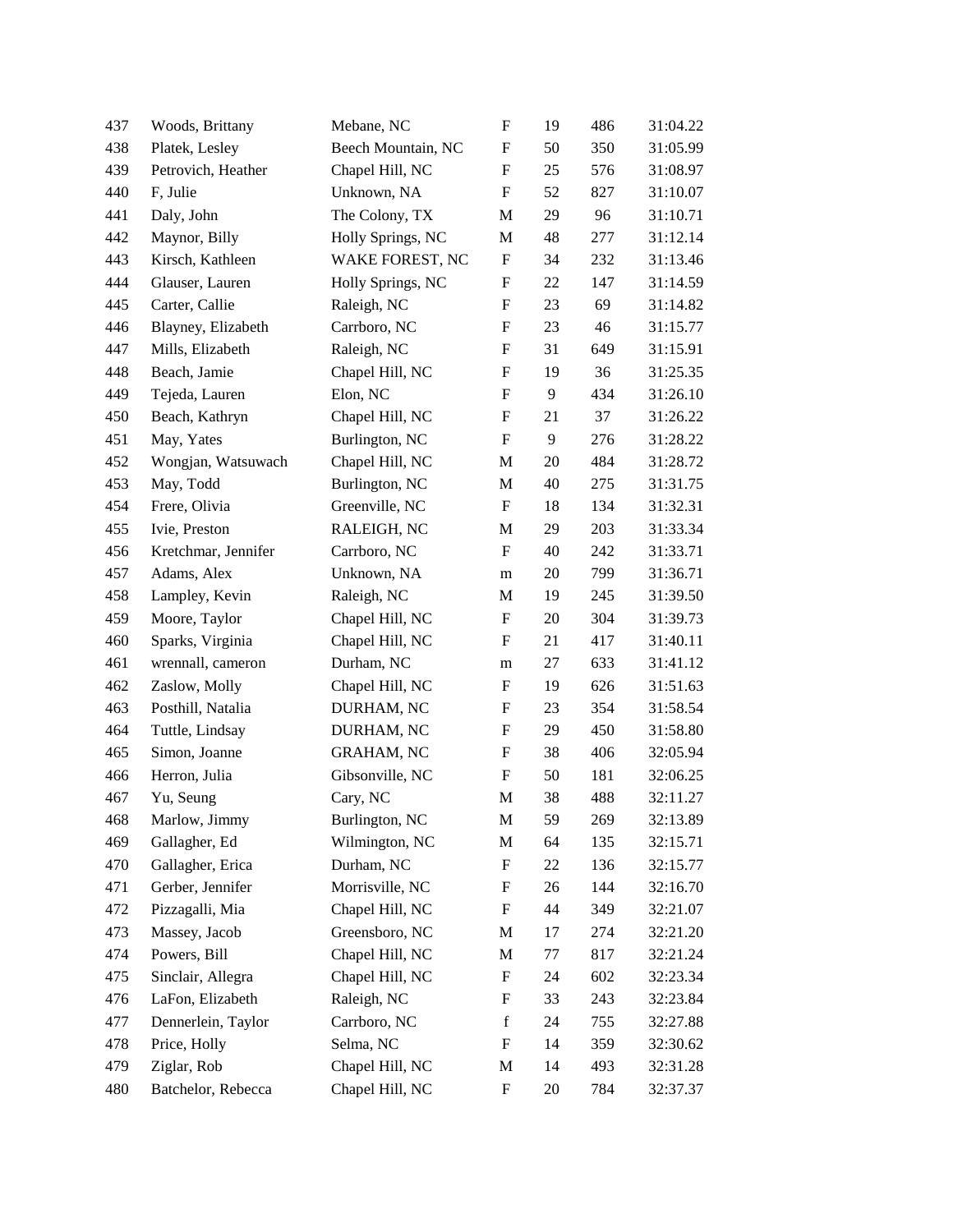| 481 | Mills, Parrish             | Fuquay-Varina, NC | $\boldsymbol{\mathrm{F}}$ | 41               | 297 | 32:37.97 |
|-----|----------------------------|-------------------|---------------------------|------------------|-----|----------|
| 482 | Wayson, Jennifer           | Durham, NC        | $\mathbf F$               | 46               | 620 | 32:42.22 |
| 483 | Hoover, Andrew             | Durham, NC        | M                         | $27\,$           | 826 | 32:50.10 |
| 484 | Locklear, Elan             | Roxboro, NC       | $\mathbf{M}$              | 16               | 255 | 32:51.63 |
| 485 | Harrington, Jerry          | Chapel Hill, NC   | M                         | 54               | 170 | 32:51.85 |
| 486 | Sharp, Megan               | Raleigh, NC       | $\boldsymbol{\mathrm{F}}$ | 21               | 399 | 32:52.84 |
| 487 | Dawson, Lucy               | Durham, NC        | F                         | 19               | 103 | 32:54.32 |
| 488 | Savignano, Alison          | Chapel Hill, NC   | $\boldsymbol{\mathrm{F}}$ | 23               | 389 | 33:11.21 |
| 489 | Day, Kathleen              | Durham, NC        | $\boldsymbol{\mathrm{F}}$ | 27               | 104 | 33:15.28 |
| 490 | Coe, Macie                 | greensboro, NC    | $\boldsymbol{\mathrm{F}}$ | 9                | 84  | 33:25.39 |
| 491 | Bell, Gerald               | Chapel Hill, NC   | M                         | 73               | 42  | 33:40.71 |
| 492 | Scruggs, Sarah             | Burlington, NC    | F                         | 10               | 790 | 33:41.41 |
| 493 | Woodard, Angela            | WAKE FOREST, NC   | $\boldsymbol{\mathrm{F}}$ | 40               | 624 | 33:49.37 |
| 494 | Squires, Cassandra         | Chapel Hill, NC   | $\boldsymbol{\mathrm{F}}$ | 19               | 603 | 33:51.30 |
| 495 | Jackson, Sue               | Chapel Hill, NC   | $\boldsymbol{\mathrm{F}}$ | 46               | 206 | 33:52.58 |
| 496 | Downs, Bertis              | athens, GA        | M                         | 55               | 111 | 33:55.89 |
| 497 | Barnes, Glenn              | <b>GRAHAM, NC</b> | M                         | 34               | 33  | 33:56.21 |
| 498 | Walker, Bryan              | Durham, NC        | M                         | 43               | 456 | 33:57.40 |
| 499 | Sanchez, Hallie            | Chapel Hill, NC   | ${\bf F}$                 | 21               | 384 | 34:02.65 |
| 500 | Unknown, 12                | Unknown, NA       | ${\bf U}$                 | $\boldsymbol{0}$ | 637 | 34:11.17 |
| 501 | Klein, Sara                | Chapel Hill, NC   | $\boldsymbol{\mathrm{F}}$ | 22               | 235 | 34:12.70 |
| 502 | Gannan, Anna               | Chapel Hill, NC   | F                         | 23               | 811 | 34:12.99 |
| 503 | Melvin, Lisa               | Fuquay-Varina, NC | $\boldsymbol{\mathrm{F}}$ | 46               | 290 | 34:14.08 |
| 504 | Najera, Cristin            | Durham, NC        | $\boldsymbol{\mathrm{F}}$ | 32               | 313 | 34:14.76 |
| 505 | Royster, Christina         | Durham, NC        | $\boldsymbol{\mathrm{F}}$ | 35               | 376 | 34:15.06 |
| 506 | cruderian, laura           | Chapel Hill, NC   | $\mathbf f$               | 20               | 642 | 34:19.14 |
| 507 | Noble, Bonnie              | Chapel Hill, NC   | F                         | 33               | 322 | 34:20.13 |
| 508 | Key, Elizabeth             | Wilmington, NC    | $\boldsymbol{\mathrm{F}}$ | 18               | 226 | 34:23.92 |
| 509 | tipton, bj                 | Chapel Hill, NC   | ${\bf F}$                 | 48               | 611 | 34:25.89 |
| 510 | Torres, Denise             | Carrboro, NC      | $\boldsymbol{F}$          | 34               | 447 | 34:26.96 |
| 511 | Dunn, Nina                 | Wilmington, NC    | $\boldsymbol{\mathrm{F}}$ | 31               | 114 | 34:32.17 |
| 512 | Schuster, Rebecca          | Chapel Hill, NC   | F                         | 21               | 597 | 34:37.77 |
| 513 | Paschal, Ashlyn            | Elon, NC          | $\boldsymbol{\mathrm{F}}$ | 9                | 333 | 34:40.16 |
| 514 | Thorndyke, Jordan          | Carrboro, NC      | $\boldsymbol{\mathrm{F}}$ | 23               | 443 | 34:40.99 |
| 515 | Banet, Natalie             | Chapel Hill, NC   | $\boldsymbol{\mathrm{F}}$ | 29               | 30  | 34:46.31 |
| 516 | Maynor, Priscilla          | Holly Springs, NC | ${\bf F}$                 | 48               | 278 | 34:48.74 |
| 517 | Webster, McKinley          | Elon, NC          | $\boldsymbol{\mathrm{F}}$ | 10               | 464 | 34:51.64 |
| 518 | Scruggs, John              | Burlington, NC    | M                         | 52               | 835 | 34:53.76 |
| 519 | Ogle, Jennifer             | Durham, NC        | $\boldsymbol{\mathrm{F}}$ | 37               | 326 | 35:11.69 |
| 520 | <b>BRODEUR, ANNA</b>       | Durham, NC        | F                         | 30               | 812 | 35:11.74 |
| 521 | Harvey, Hannah             | Durham, NC        | $\boldsymbol{\mathrm{F}}$ | 39               | 813 | 35:11.75 |
|     |                            |                   |                           |                  |     |          |
| 522 | Schreiber-Byers, Elizabeth | Durham, NC        | $\boldsymbol{\mathrm{F}}$ | 35               | 391 | 35:12.54 |
| 523 | Konig, Tony                | DURHAM, NC        | M                         | 37               | 239 | 35:25.50 |
| 524 | Ives, Caroline             | Chapel Hill, NC   | $\boldsymbol{\mathrm{F}}$ | 29               | 200 | 35:28.07 |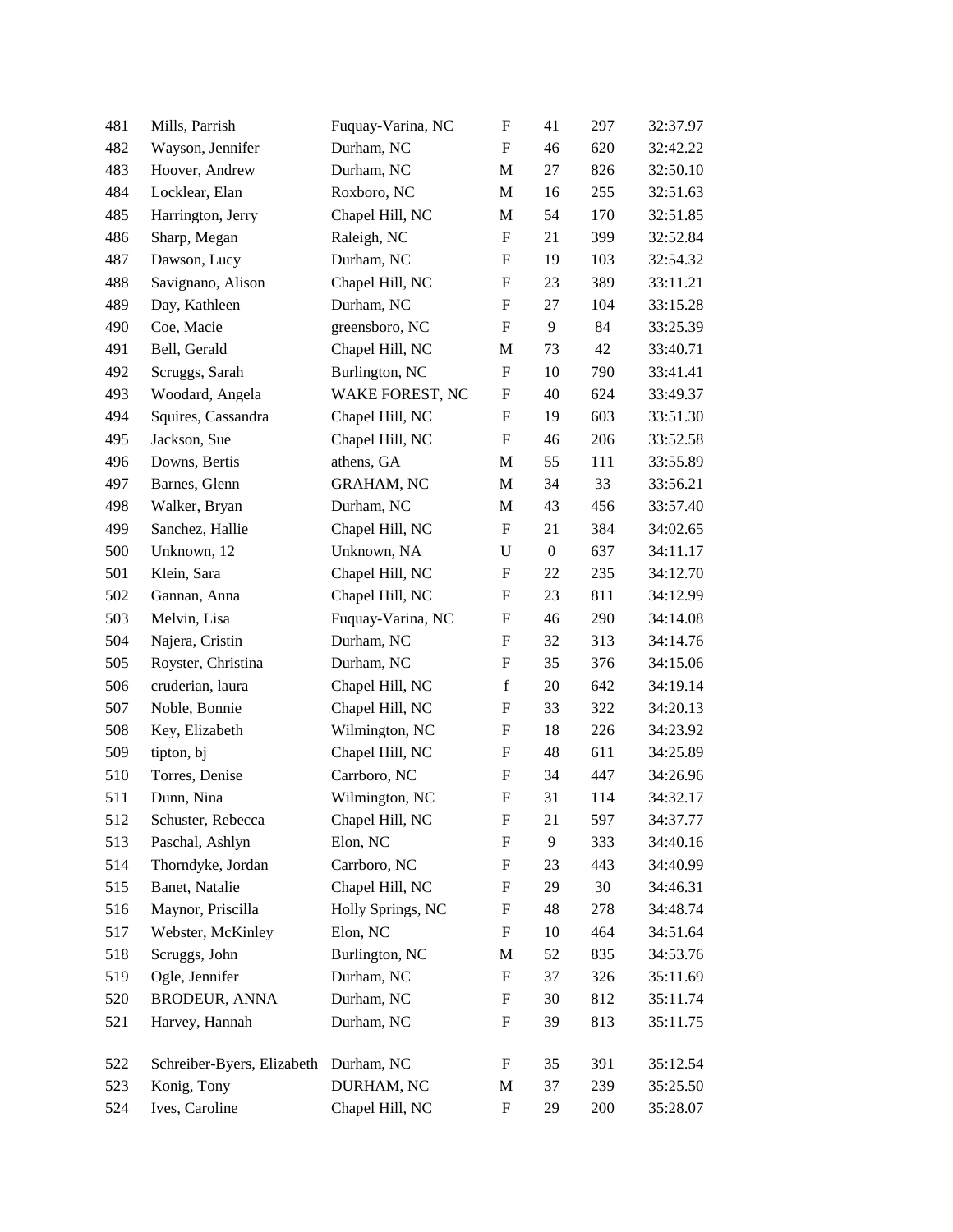| 525 | Ives, Michael         | Chapel Hill, NC   | M                         | 30    | 201 | 35:28.96 |
|-----|-----------------------|-------------------|---------------------------|-------|-----|----------|
| 526 | Garrison, Gail        | Hickory, NC       | $\mathbf F$               | 49    | 140 | 35:32.13 |
| 527 | Meyerhoff, Karen      | Chapel Hill, NC   | ${\bf F}$                 | 27    | 291 | 35:40.04 |
| 528 | Jordan, Ellanor       | Greensboro, NC    | F                         | 17    | 213 | 35:49.73 |
| 529 | Tyndall, Ashleigh     | Durham, NC        | ${\bf F}$                 | 20    | 613 | 36:01.63 |
| 530 | porter, hugo          | Chapel Hill, NC   | M                         | 22    | 579 | 36:07.32 |
| 531 | Forbes, William Chase | Burlington, NC    | M                         | 13    | 807 | 36:07.63 |
| 532 | Nardo, Amberly        | Chapel Hill, NC   | ${\bf F}$                 | 19    | 571 | 36:15.15 |
| 533 | Patel, Mansi          | Raleigh, NC       | F                         | 31    | 334 | 36:34.76 |
| 534 | Williams Reid, Tori   | Hillsborough, NC  | ${\bf F}$                 | 43    | 476 | 36:38.61 |
| 535 | Powell, Trina         | <b>GRAHAM, NC</b> | ${\bf F}$                 | 48    | 355 | 36:49.29 |
| 536 | Lemons, Carena        | Durham, NC        | F                         | 35    | 253 | 36:57.34 |
| 537 | Carson, Bob           | athens, GA        | M                         | 57    | 68  | 36:57.80 |
| 538 | Fearrington, Terrence | <b>GRAHAM, NC</b> | M                         | 32    | 124 | 37:12.29 |
| 539 | Snyder, Morgan        | Chapel Hill, NC   | $\boldsymbol{\mathrm{F}}$ | 22    | 415 | 37:21.07 |
| 540 | heally, kempton       | Chapel Hill, NC   | $\mathbf f$               | 27    | 640 | 37:39.87 |
| 541 | King, Stephen         | Hillsborough, NC  | M                         | 33    | 229 | 37:51.98 |
| 542 | Ivie, Nina            | Winston Salem, NC | ${\bf F}$                 | 53    | 202 | 37:56.46 |
| 543 | Elliott-Gower, Steven | athens, GA        | M                         | 52    | 116 | 38:00.96 |
| 544 | Freeman, Anna         | Carrboro, NC      | ${\bf F}$                 | 29    | 646 | 38:01.82 |
| 545 | Niles, Meggie         | Cary, NC          | ${\bf F}$                 | 18    | 319 | 38:22.42 |
| 546 | Harver, Emma          | Chapel Hill, NC   | F                         | 20    | 534 | 38:23.10 |
| 547 | Sonderman, Sara       | Wilmington, NC    | ${\bf F}$                 | 20    | 416 | 38:23.26 |
| 548 | Corbett, Sharm        | Selma, NC         | m                         | 50    | 880 | 38:32.34 |
| 549 | Ivie, Randy           | Winston Salem, NC | M                         | 53    | 204 | 38:34.36 |
| 550 | ALKHALDI, RANA        | Unknown, NA       | $\mathbf f$               | 20    | 684 | 38:37.33 |
| 551 | Stankavage, Shelby    | Chapel Hill, NC   | F                         | 20    | 604 | 38:38.24 |
| 552 | gupta, mona           | Chapel Hill, NC   | ${\bf F}$                 | 33    | 529 | 38:49.40 |
| 553 | waters, holly         | Chapel Hill, NC   | $\mathbf f$               | 33    | 648 | 38:49.42 |
| 554 | Locklear, Jennifer    | Roxboro, NC       | ${\bf F}$                 | 42    | 257 | 38:58.47 |
| 555 | Murphy, Sophia        | Chapel Hill, NC   | $\boldsymbol{\mathrm{F}}$ | $8\,$ | 775 | 39:05.32 |
| 556 | Steinmetz, Gabriella  | Chapel Hill, NC   | F                         | 42    | 776 | 39:05.44 |
| 557 | Gura, Leslie          | Chapel Hill, NC   | ${\bf F}$                 | 57    | 160 | 39:20.80 |
| 558 | Pearson, Jamie        | Morrisville, NC   | F                         | 25    | 749 | 39:21.88 |
| 559 | Kanoy, Jenna          | Durham, NC        | F                         | 26    | 217 | 39:22.01 |
| 560 | rich, penny           | Chapel Hill, NC   | $\boldsymbol{\mathrm{F}}$ | 52    | 368 | 39:47.08 |
| 561 | Johnson, Tiffany      | Atlanta, GA       | F                         | 31    | 211 | 40:15.12 |
| 562 | McCrary, Marion       | Chapel Hill, NC   | $\boldsymbol{\mathrm{F}}$ | 38    | 282 | 40:25.89 |
| 563 | Gallagher, Sandy      | Wilmington, NC    | F                         | 65    | 137 | 40:35.86 |
| 564 | sandler, dylan        | Chapel Hill, NC   | m                         | 26    | 631 | 40:37.62 |
| 565 | Dearmin, Seth         | Raleigh, NC       | M                         | 27    | 105 | 40:38.21 |
| 566 | Quick, Beth           | Hillsborough, NC  | F                         | 54    | 361 | 40:38.67 |
| 567 | Quick, Kelly          | Durham, NC        | $\boldsymbol{\mathrm{F}}$ | 24    | 362 | 40:38.70 |
| 568 | Mitchell, Ashley      | Durham, NC        | F                         | 23    | 300 | 41:21.90 |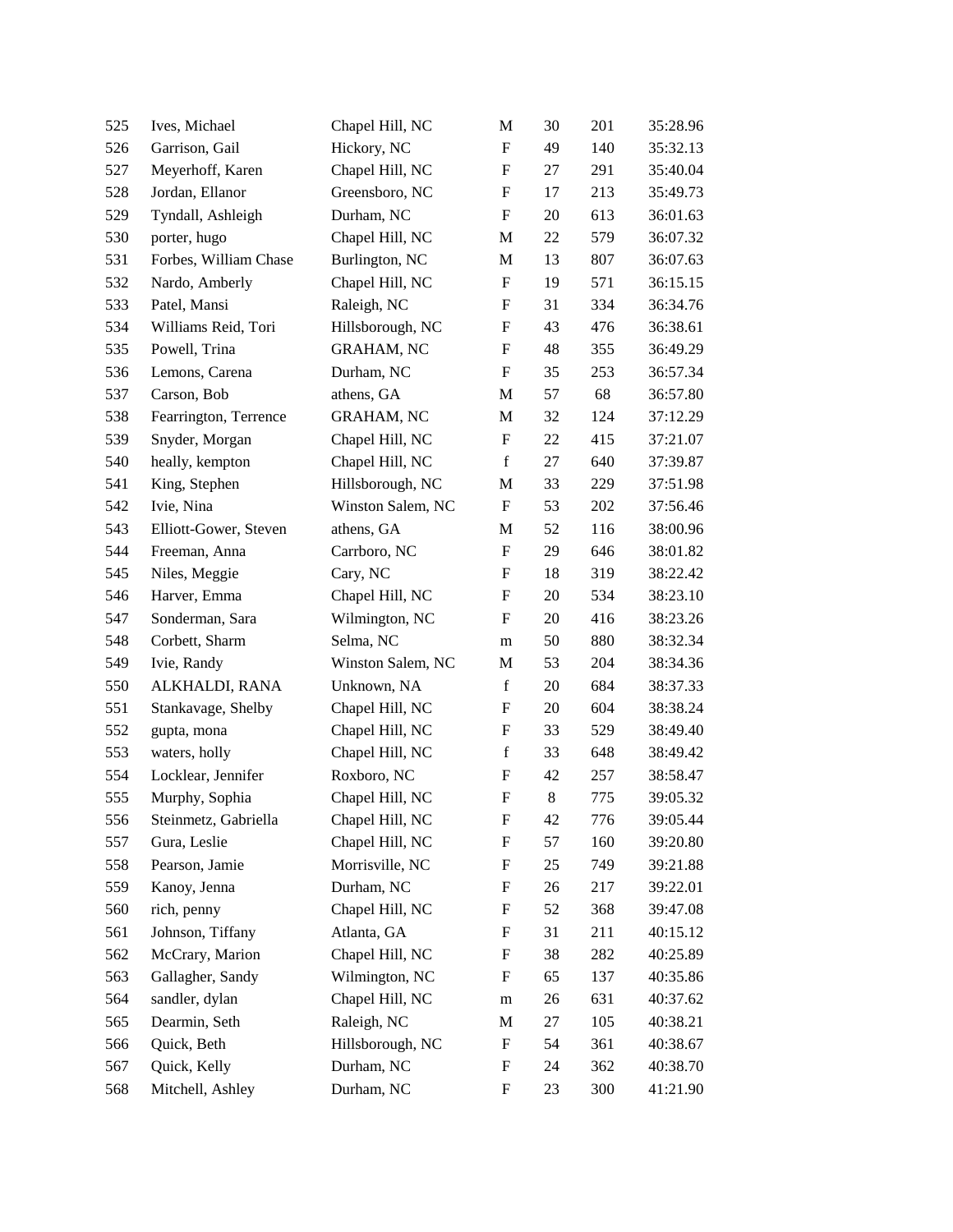| 569 | Whittington, Tara     | Villa Rica, GA        | $\boldsymbol{\mathrm{F}}$ | 25               | 468 | 41:22.03 |
|-----|-----------------------|-----------------------|---------------------------|------------------|-----|----------|
| 570 | Harrison, Tina        | Nashville, NC         | $\boldsymbol{\mathrm{F}}$ | 42               | 173 | 41:31.87 |
| 571 | Romero, Israel        | Raleigh, NC           | M                         | 35               | 374 | 41:32.64 |
| 572 | Chappell, Gina        | Stem, NC              | ${\bf F}$                 | 39               | 741 | 41:33.59 |
| 573 | Ford, Zandra          | Creedmoor, NC         | $\boldsymbol{\mathrm{F}}$ | 40               | 740 | 41:33.66 |
| 574 | Mullis, Jeramie       | Raleigh, NC           | M                         | 31               | 308 | 41:43.77 |
| 575 | Hayles, Amber         | RALEIGH, NC           | F                         | 31               | 176 | 41:51.97 |
| 576 | Blackwood, Kolby      | Burlington, NC        | $\boldsymbol{\mathrm{F}}$ | 10               | 45  | 42:01.19 |
| 577 | Walker, Lacie         | Burlington, NC        | $\boldsymbol{F}$          | 10               | 883 | 42:10.47 |
| 578 | Whitesell, Baleigh    | Elon, NC              | ${\bf F}$                 | 10               | 890 | 42:16.85 |
| 579 | King, English         | Hillsborough, NC      | ${\bf F}$                 | 32               | 227 | 42:23.37 |
| 580 | White, Althea         | Durham, NC            | F                         | 32               | 466 | 42:25.97 |
| 581 | Marlow, Camryn        | Burlington, NC        | $\boldsymbol{\mathrm{F}}$ | 10               | 268 | 42:36.75 |
| 582 | <b>BRAME, KAITLYN</b> | Elon, NC              | $\boldsymbol{\mathrm{F}}$ | 10               | 891 | 42:36.92 |
| 583 | Marlow, John          | Burlington, NC        | M                         | 38               | 270 | 42:38.02 |
| 584 | Walker, Freddie       | Mebane, NC            | M                         | 35               | 458 | 42:44.27 |
| 585 | Hawkes, Ashley        | Burlington, NC        | ${\bf F}$                 | 10               | 793 | 42:48.25 |
| 586 | Smith, Sarah          | Chapel Hill, NC       | $\boldsymbol{\mathrm{F}}$ | 23               | 413 | 42:54.13 |
| 587 | Walker, Erika         | Carrboro, NC          | $\boldsymbol{F}$          | 24               | 457 | 42:55.03 |
| 588 | O'Flaherty, Sarah     | Raleigh, NC           | $\boldsymbol{\mathrm{F}}$ | 34               | 324 | 43:07.77 |
| 589 | Adams, Debra          | Fuquay-Varina, NC     | ${\bf F}$                 | 42               | 12  | 43:10.90 |
| 590 | Milholland, LOCKE     | Raleigh, NC           | M                         | 37               | 292 | 43:11.24 |
| 591 | Mauney, Presley       | Unknown, NA           | $\mathbf f$               | 20               | 683 | 43:13.40 |
| 592 | Holder, Lori          | Timberlake, NC        | $\boldsymbol{F}$          | 28               | 187 | 43:26.16 |
| 593 | Wintringham, Robin    | <b>BURLINGTON, NC</b> | ${\bf F}$                 | 48               | 480 | 43:55.36 |
| 594 | Zachary, Autumn       | Burlington, NC        | $\boldsymbol{\mathrm{F}}$ | 9                | 489 | 44:14.75 |
| 595 | Mann, Amy             | Burlington, NC        | F                         | 39               | 266 | 44:21.42 |
| 596 | MADREN, COURTNEY      | Unknown, NA           | $\mathbf f$               | 20               | 877 | 44:24.62 |
| 597 | <b>BREWER, LAURA</b>  | Davidson, NC          | $\boldsymbol{F}$          | 26               | 824 | 45:05.97 |
| 598 | Santacroce, Sheila    | Chapel Hill, NC       | $\boldsymbol{F}$          | 57               | 387 | 45:07.61 |
| 599 | Downs, Addie          | athens, GA            | $\boldsymbol{\mathrm{F}}$ | 14               | 110 | 45:09.51 |
| 600 | Umminger, Bruce       | Chapel Hill, NC       | M                         | 70               | 452 | 45:54.52 |
| 601 | Unknown, Unknown      | Unknown, NA           | $\mathbf U$               | $\boldsymbol{0}$ | 797 | 46:09.46 |
| 602 | Stanley, Kiran        | Burlington, NC        | ${\bf U}$                 | 9                | 420 | 46:09.57 |
| 603 | Salgueiro, Alessandra | Miami, FL             | $\boldsymbol{\mathrm{F}}$ | 22               | 383 | 46:28.65 |
| 604 | Hounshell, Elizabeth  | Raleigh, NC           | $\boldsymbol{\mathrm{F}}$ | 50               | 193 | 46:28.74 |
| 605 | Northington, Grace    | Raleigh, NC           | $\boldsymbol{F}$          | 25               | 573 | 46:54.98 |
| 606 | Underwood, Warner     | Chapel Hill, NC       | $\boldsymbol{\mathrm{F}}$ | 19               | 453 | 46:55.33 |
| 607 | Northington, Emily    | Chapel Hill, NC       | $\boldsymbol{\mathrm{F}}$ | 20               | 572 | 46:55.64 |
| 608 | Howe, Lee             | Chapel Hill, NC       | $\boldsymbol{\mathrm{F}}$ | 24               | 195 | 47:34.28 |
| 609 | Hutton-Howe, Ramona   | Chapel Hill, NC       | $\boldsymbol{\mathrm{F}}$ | 61               | 199 | 47:34.33 |
| 610 | Howe, Lee             | Chapel Hill, NC       | $\boldsymbol{F}$          | 20               | 196 | 47:34.58 |
| 611 | Graves, Ashley        | Burlington, NC        | $\boldsymbol{\mathrm{F}}$ | 9                | 155 | 47:35.55 |
| 612 | Morrissette, Erin     | Cary, NC              | ${\rm F}$                 | 18               | 567 | 48:10.35 |
|     |                       |                       |                           |                  |     |          |